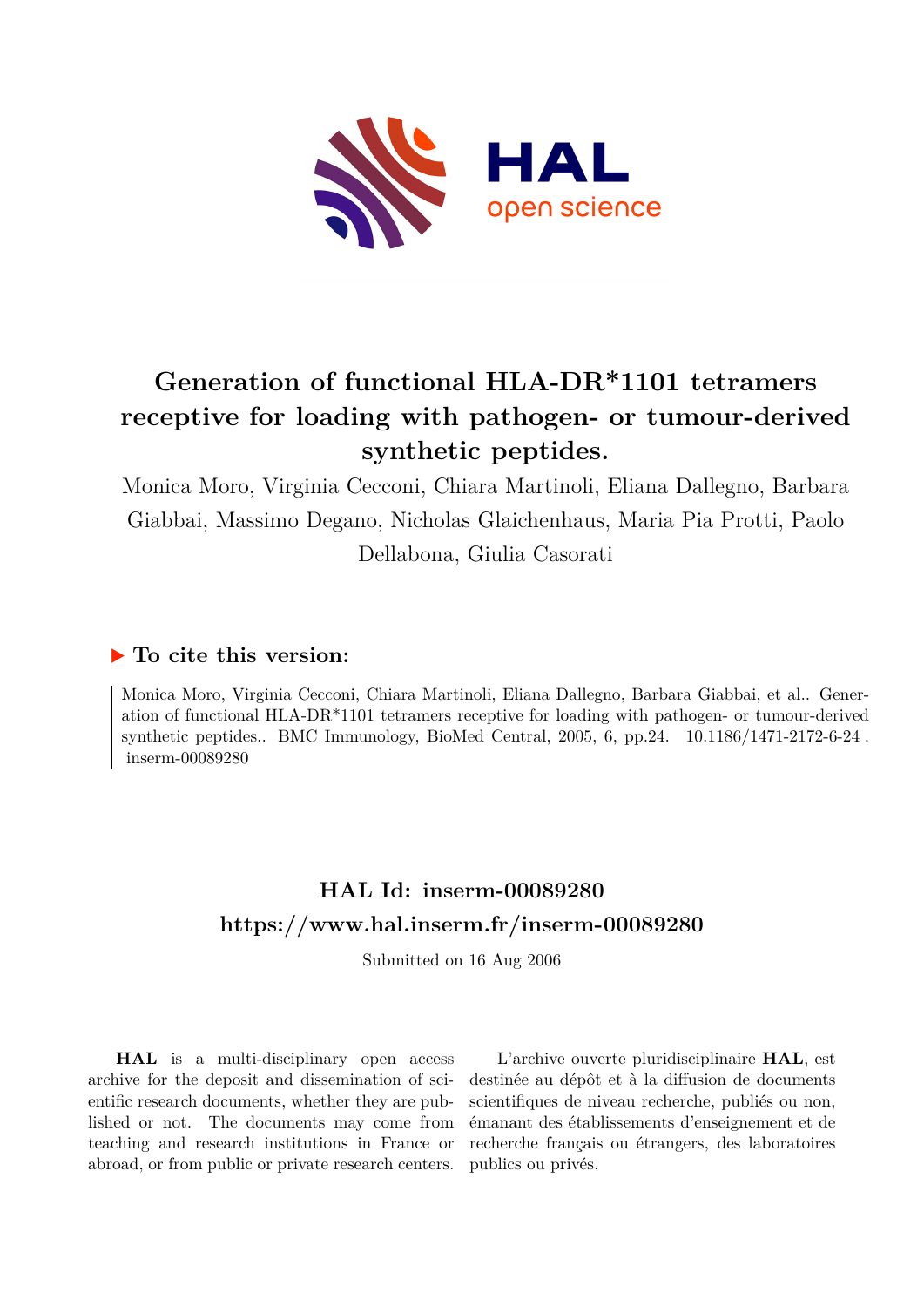# Methodology article **Contract Contract Contract Contract Contract Contract Contract Contract Contract Contract Contract Contract Contract Contract Contract Contract Contract Contract Contract Contract Contract Contract Con**

# **Generation of functional HLA-DR\*1101 tetramers receptive for loading with pathogen or tumour derived synthetic peptides** Monica Moro\*<sup>1</sup>, Virginia Cecconi<sup>1</sup>, Chiara Martinoli<sup>1</sup>, Eliana Dallegno<sup>1</sup>, Barbara Giabbai<sup>2</sup>, Massimo Degano<sup>2</sup>, Nicholas Glaichenhaus<sup>3</sup>, Maria Pia Protti<sup>4</sup>, Paolo Dellabona<sup>\*1</sup> and Giulia Casorati<sup>\*1</sup>

Address: <sup>1</sup>Experimental Immunology Unit, Cancer Immunotherapy and Gene Therapy Program, Dept. of Oncology, DIBIT San Raffaele Scientific Institute, 20132 Milano, Italy, <sup>2</sup>Biocrystallography Unit, DIBIT San Raffaele Scientific Institute, 20132 Milano, Italy, <sup>3</sup>INSERM E0344, Universite de Nice-Sophia Antipolis, Valbonne, France and <sup>4</sup>Tumour Immunology Unit, Cancer Immunotherapy and Gene Therapy Program, Dept. of Oncology, DIBIT San Raffaele Scientific Institute, 20132 Milano, Italy

Email: Monica Moro\* - moro.monica@hsr.it; Virginia Cecconi - cecconi.virginia@hsr.it; Chiara Martinoli - chiara.martinoli@ifom-ieocampus.it; Eliana Dallegno - eliana@dallegno.it; Barbara Giabbai - giabbai.barbara@hsr.it; Massimo Degano - degano.massimo@hsr.it; Nicholas Glaichenhaus - glaichenhaus@ipmc.cnrs.fr; Maria Pia Protti - protti.mariapia@hsr.it; Paolo Dellabona\* - dellabona.paolo@hsr.it; Giulia Casorati\* - casorati.giulia@hsr.it

\* Corresponding authors

Published: 05 December 2005

*BMC Immunology* 2005, **6**:24 doi:10.1186/1471-2172-6-24

[This article is available from: http://www.biomedcentral.com/1471-2172/6/24](http://www.biomedcentral.com/1471-2172/6/24)

© 2005 Moro et al; licensee BioMed Central Ltd.

This is an Open Access article distributed under the terms of the Creative Commons Attribution License [\(http://creativecommons.org/licenses/by/2.0\)](http://creativecommons.org/licenses/by/2.0), which permits unrestricted use, distribution, and reproduction in any medium, provided the original work is properly cited.

Received: 26 September 2005 Accepted: 05 December 2005

#### **Abstract**

**Background:** MHC class I-peptide tetramers are currently utilised to characterize CD8<sup>+</sup> T cell responses at single cell level. The generation and use of MHC class II tetramers to study antigenspecific CD4<sup>+</sup>T cells appears less straightforward. Most MHC class II tetramers are produced with a homogeneously built-in peptide, reducing greatly their flexibility of use. We attempted the generation of "empty" functional HLA-DR\*1101 tetramers, receptive for loading with synthetic peptides by incubation. No such reagent is in fact available for this HLA-DR allele, one of the most frequent in the Caucasian population.

**Results:** We compared soluble MHC class II-immunoglobulin fusion proteins (HLA-DR\*1101-Ig) with soluble MHC class II protein fused with an optimised Bir site for enzymatic biotynilation (HLA-DR\*1101-Bir), both produced in insect cells. The molecules were multimerised by binding fluorochrome-protein A or fluorochrome-streptavidin, respectively. We find that HLA-DR\*1101- Bir molecules are superior to the HLA-DR\*1101-Ig ones both in biochemical and functional terms. HLA-DR\*1101-Bir molecules can be pulsed with at least three different promiscuous peptide epitopes, derived from Tetanus Toxoid, influenza HA and the tumour associated antigen MAGE-3 respectively, to stain specific CD4<sup>+</sup>T cells. Both staining temperature and activation state of CD4<sup>+</sup> T cells are critical for the binding of peptide-pulsed HLA-DR\*1101-Bir to the cognate TCR.

**Conclusion:** It is therefore possible to generate a soluble recombinant HLA-DR\*1101 backbone that is receptive for loading with different peptides to stain specific CD4+ T cells. As shown for other HLA-DR alleles, we confirm that not all the strategies to produce soluble HLA-DR\*1101 multimers are equivalent.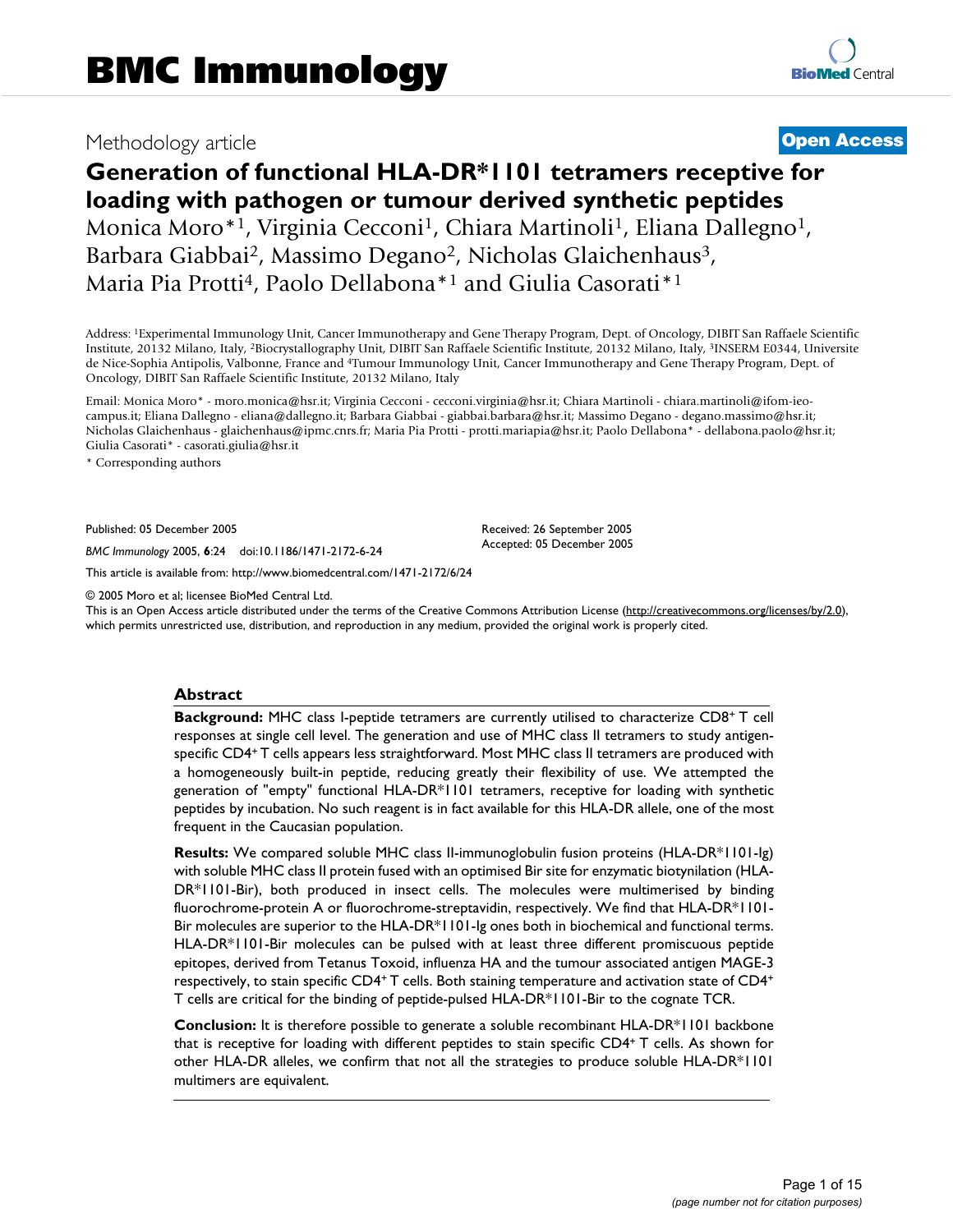# **Background**

The direct *ex-vivo* visualization and quantification of antigen-specific T cells is key to the characterisation of complex immune responses. The antigen specificity of T cells is determined by the highly specific interaction between their TCR and the cognate MHC-peptide complex. The low affinity and fast off-rate of this interaction, however, precludes its exploitation to identify specific T cells [1-5]. Tetramer technology allows to circumvent this limitation, since the overall increased avidity of the MHC multimers compensates for the low affinity of the TCR-peptide/MHC interaction [6,7]. MHC class I tetramers are now indeed largely used to characterise CD8<sup>+</sup>T cells in many basic or clinical settings [8-13]. By contrast, the generation of functional soluble peptide/MHC class II multimers, to characterise CD4<sup>+</sup>T cell responses, seems somewhat less straightforward. Structural differences between MHC class I and class II molecules might account for the greater difficulties to standardise the generation and production of MHC class II tetramers. In MHC class I molecules, the  $\alpha$ chain alone contains the complete peptide-binding groove and it is stable in the soluble form when associated with the  $\beta_2$ -microglobulin chain [14]. In contrast, both the α and β chain of the MHC class II molecules contributes to the formation of the peptide-binding site, and molecular "zippers" are necessary to guide the correct inter-chain dimerisation to stabilize the soluble recombinant αβ heterodimers. Moreover, owing to the different structure of the peptide-binding groove, MHC class I and II molecules bind peptides stably and in an homogeneous frame or unstably and in heterogeneous frames, respectively [15,16]. A variety of approaches have been used to overcome these hurdles and, in general, it appears that there does not exist a universal way to produce soluble MHC class II molecules. Most of the adopted strategies, however, generate MHC-class II molecules endowed with little or no flexibility in terms of peptide loading. For instance, HLA-DR1 and H2-IE $k$  have been successfully produced in bacteria [17-19]. In analogy with the production of soluble MHC class I molecules, their  $α$  and  $β$ chains are separately produced in *E. coli* as denatured proteins, which are allowed to refold correctly as  $\alpha\beta$  heterodimer in the presence of a single peptide. Once refolded, however, the MHC class II heterodimer cannot exchange the peptide any longer. Another way to produce functional class II tetramers relies on the generation of soluble MHC class II  $\alpha\beta$  heterodimers engineered with a covalently linked peptide at the N-terminus of either chain, via a flexible amino acid linker of various lengths. This approach results in a homogeneous binding of the target peptides to the soluble MHC class II heterodimer [20-23]. This strategy has been successfully applied to both human and mouse MHC class II molecules produced in the prokaryotic as well as the eukaryotic expression system. The latter system is generally based on insect or mammalian cells, which offer the advantage over bacteria of producing proteins in native conformation and in glycosylated form. Although the presence of a covalently linked peptide improves the yield of functional soluble MHC class II tetramers, it negatively impacts on their flexibility of use, forcing the separate production of a soluble MHC II molecule for each peptide of interest.

The generation of soluble recombinant MHC class II molecules without covalently linked peptide has been successfully used with HLA-DR\*0401 and HLA-DR0\*404 molecules [23-26]. This approach permits an increased flexibility in the usage of recombinant HLA-DR monomers, which are loaded with the desired synthetic peptides by *in vitro* incubation.

Moreover, no univocal strategy to multimerise soluble recombinant MHC class II monomers has been yet devised. For this purpose, in fact, two main modifications are currently introduced at the C-terminus of the MHC class II monomer. In the first approach, the extracellular domains of either MHC class II α or β chain are linked to the Ig constant region. Chimeric MHC-class II-Ig molecules are generally multimerised by using protein A, which is bivalent, thus generating a tetrameric (dimer of dimers) peptide/MHC complex [21,22,27,28]. Alternatively, the extracellular domains of MHC class II  $\alpha$  or β chain are linked to an enzymatic biotinylation site (Bir) [19,20,24,29]. After labelling with biotin, tetramerisation of MHC class II-Bir monomers is accomplished by coupling with fluorochrome-conjugate streptavidin [19,20,24].

We were interested in generating HLA-DR\*1101 tetramers to characterise CD4<sup>+</sup>T cell responses to several peptide epitopes derived from either environmental or tumourassociated antigens. This molecule represents one of the most frequent HLA-DR allele in Caucasians, being expressed in up to 20% of the population, we therefore decided to attempt the production of HLA-DR\*1101 heterodimers without covalently linked built-in peptide, receptive for loading the desired peptide by incubation. Since no information is currently available on functional empty tetramers made of this HLA-DR allele, and given the premises outlined above, we compared two strategies for the production of soluble HLA-DR\*1101 molecules in insect cells: the first generating soluble chimeric HLA-DR\*1101-Ig molecules, the second HLA-DR\*1101-Bir ones. We show here that it is indeed possible to produce functional HLA-DR\*1101 tetramers, which can be loaded with the desired peptide after the purification of the protein. For this purpose, HLA-DR\*1101-Bir molecules resulted superior to the HLA-DR\*1101-Ig chimeric constructs.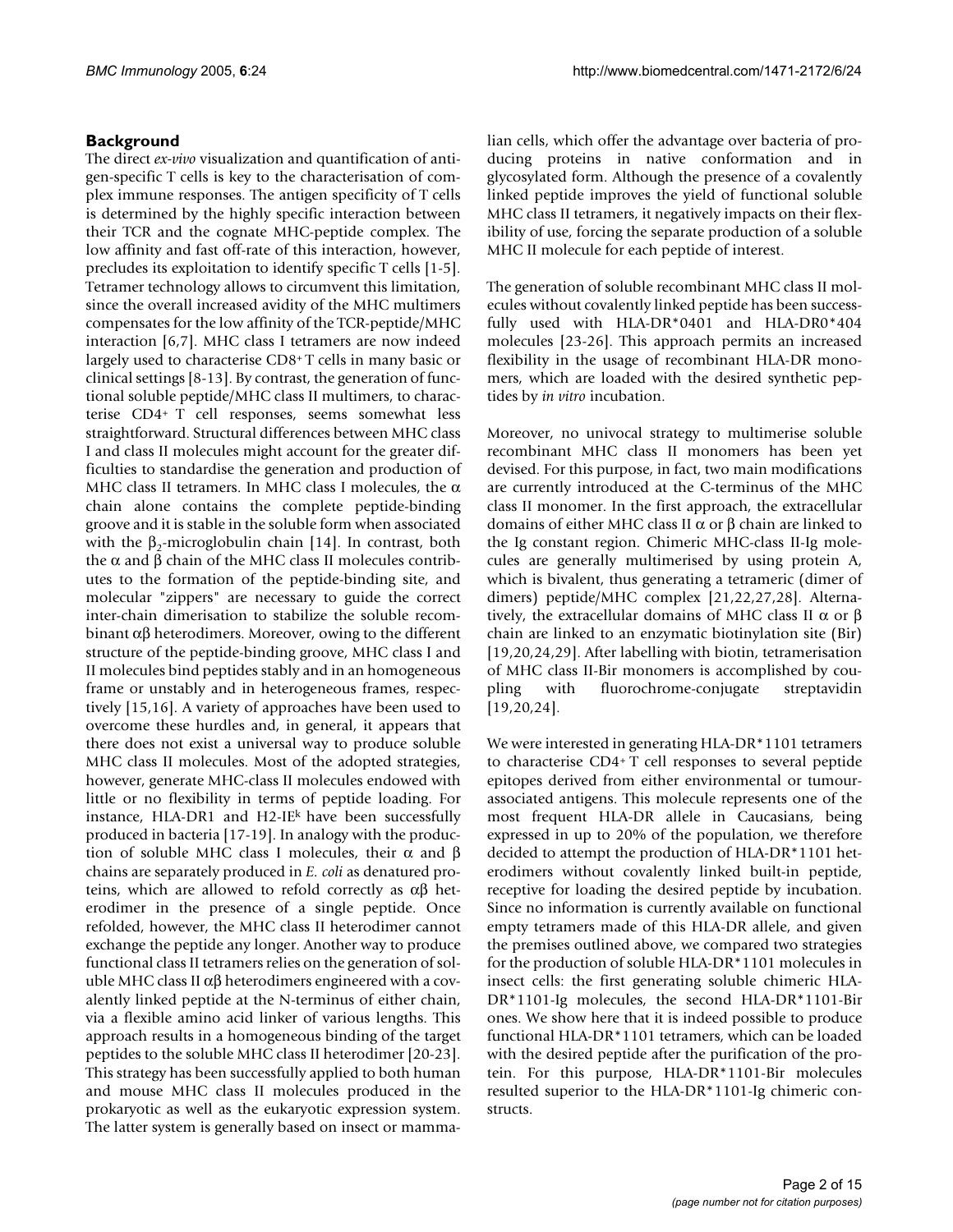

#### Construction of soluble recombinant HL **Figure 1** A-DR\*1101-Ig and HLA-DR\*1101-Bir molecules

**Construction of soluble recombinant HLA-DR\*1101-Ig and HLA-DR\*1101-Bir molecules**. Structure and homogeneity of purified soluble HLA-DR\*1101 recombinant molecules. (a) Schematic representation of HLA-DR\*1101-Ig and HLA-DR\*1101-Bir constructs. The extracellular region of HLA-DR\*1101β is fused with the Basic Zipper (BZ) and His tag. The HLA- $DR\alpha$  chain is fused with the Acid Zipper (AZ) and the human (h)IgG1 constant region or the biotynilation site BirA, respectively. All constructs are cloned into the pMT/V5/His *Drosophila* expression vector, in frame with the *Drosophila* leader sequence Bip, under the control of a *metallotioneine* promoter, inducible by CuSO4 addition. The HLA-DR\*1101-Ig molecule is secreted into the supernatant of *Drosophila* cells as dimer of HLA-DR\*1101α/β heterodimers, because of a disulphide bond between two hIgG domains. (b) SDS-PAGE of HLA-DR\*1101-Ig molecules secreted into the supernatant of S2 cells (sup) after CuSO4 induction, and after purification by protein A affinity chromatography (Prot A). Gels were run either in reducing (+βm) or non-reducing (- $\beta$ m) conditions. Indicated are the bands corresponding to the migration of the HLA-DR $\alpha$ -hIg homodimers, HLA-DRα-hIg monomers and HLA-DR\*1101β-His tag proteins. (c) Western blotting analysis of HLA-DR\*1101-Ig molecules, separated on SDS-PAGE as shown in (b). The blotted filter was probed at the same time with the anti-His tag and anti-hIg probes, as indicated in figure. Empty circle and asterisk indicate the migration of the HLA-DR $\alpha$ -hlg and HLA-DR\*1101β-His tag, respectively. (d) SDS-PAGE analysis of the HLA-DR\*1101-Bir molecule contained into the supernatant (sup) of S2 cells after CuSO4 induction, and after purification by immunoaffinity chromatography with L243 mAb (L243).

#### **Results**

# *Production and biochemical characterisation of soluble HLA-DR\*1101 molecules*

To produce HLA-DR\*1101-Ig and HLA-DR\*1101-Bir

molecules, the cDNAs coding the extracellular domains of the HLA-DR  $\alpha$  and the HLA-DR\*1101 β chain were fused in frame at the 5' end with the sequence encoding for the Drosophila leader peptide Bip, and at the 3' end with the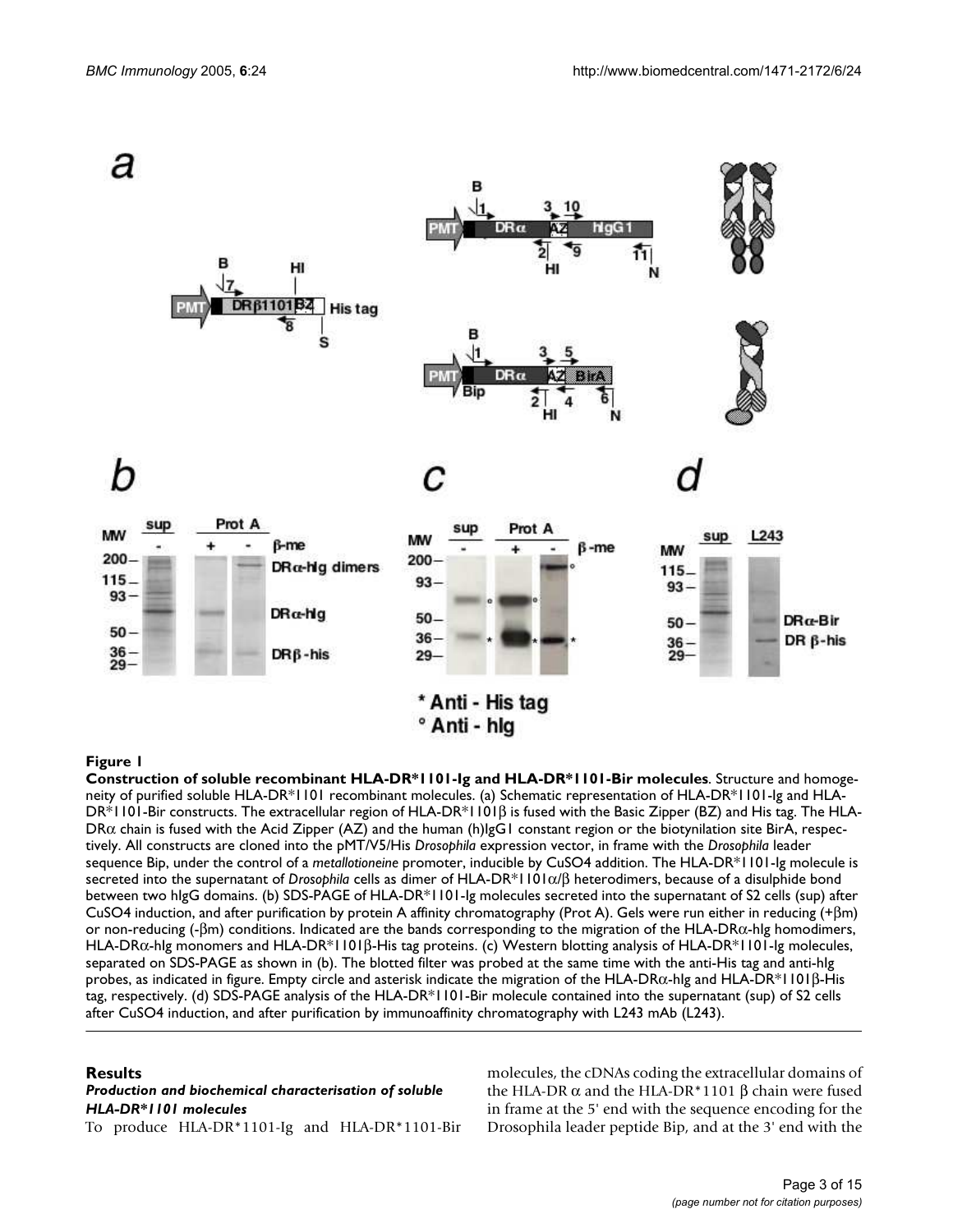

#### Soluble recombinant HLA-DR\*1101-Ig and HLA-DR\*1101-Bi **Figure 2** r molecules display different biochemical properties

**Soluble recombinant HLA-DR\*1101-Ig and HLA-DR\*1101-Bir molecules display different biochemical properties**. Characterization of the native structure and stability of both soluble recombinant HLA-DR\*1101 molecules. (a) Immunoprecipitation of HLA-DR\*1101-Ig and HLA-DR\*1101-Bir molecule with 30 µl of L243-sepharose beads from 1 ml of S2 cells culture supernatant after CuSO4 induction. The lanes contain the following material: 1. sup, 30 µl of culture supernatant before immunoprecipitation; 2. bound, the immunoprecipitated soluble recombinant HLA-DR\*1101; and 3. not bound, 30 µl of culture supernatant after immunoprecipitation. Proteins were separated on SDS-page, transferred to filter and revealed with anti his-tag antibody. (b) Densitometric analysis of the protein bands displayed in panel (a), showing the elative efficiency of immunoprecipitation of the two soluble recombinant HLA-DR\*1101 proteins with L243-Sepharose beads, as an indirect indicator of the percentage of correctly folded molecule. (c) Size exclusion chromatography of HLA-DR\*1101-Ig molecules, after purification of ProtA affinity chromatography. The elution profile of the molecule from a Superdex 200 gel filtration column is shown. Inset shows the dot-blot analysis performed on the protein contained in the indicated elution peaks. Spotted proteins are probed with either anti-His tag antibody, to verify the presence of the HLA-DR\*1101 molecule, or L243 mAb (Anti-HLA-DR) to verify the correct conformation of the molecule. (d) Elution profile from Superdex 200 gel filtration column and dotblot analysis on eluted peaks of HLA-DR11-Bir molecules, performed as described in (c). (e) Calibration profile of the Superdex 200 gel filtration column.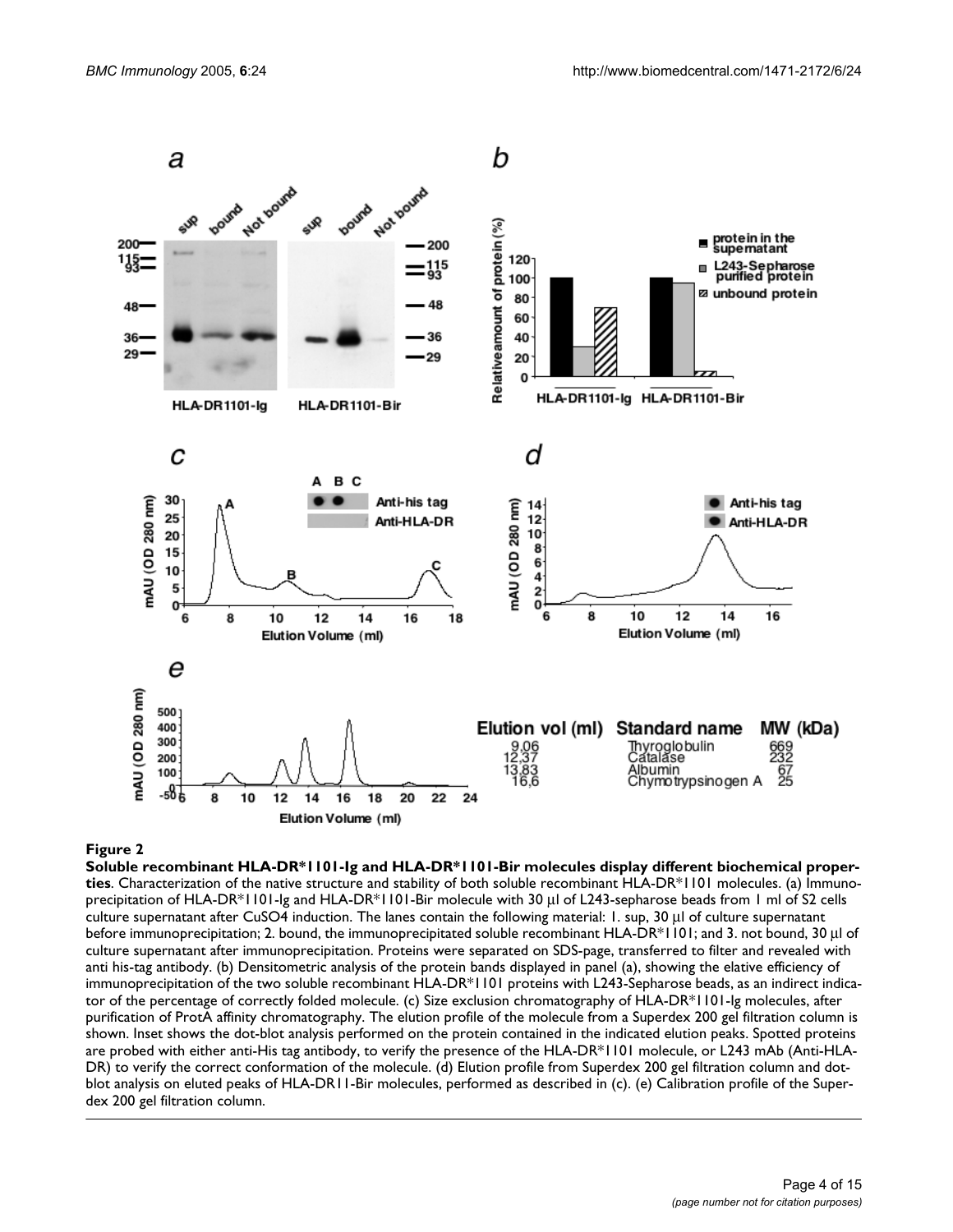acidic (AZ) and basic (BZ) leucin zipper sequences, respectively (Figure 1a). A sequence coding a hexahistidine tag (His tag) was subsequently added at the 3' end of the HLA-DR\*1101 β chain cDNA (Figure 1a).

To generate a chimeric HLA-DR\*1101-Ig molecules, the DR  $\alpha$  chain was linked at the 3' end with a cDNA encoding for the hinge and Fc fragment of human IgG1 (Figure 1a). To allow targeted biotin-labelling, the HLA-DRα-AZ chain was fused at the 3' end to a sequence coding a peptide recognized by the BirA enzyme (Figure 1a).

Each construct was stably transfected into S2 *Drosophila melanogaster* cells, that were initially grown in selective medium as bulk culture. To stabilise and optimise the production of both recombinant soluble HLA-DR\*1101 molecules, bulk cultures of transfected S2 cells were cloned by limiting dilution, and clones producing highest quantity of soluble molecules were selected and expanded.

The HLA-DR\*1101-Ig recombinant molecule was secreted in the culture supernatant as dimers of αβ heterodimers, owing to the presence of an inter-chain disulfide bond between two Ig hinge regions, and was purified using an affinity chromatography with protein A-sepharose (Figure 1b). The formation of the disulfide bond between two chimeric HLA-DRα-Ig molecules was confirmed by SDS-PAGE of the purified molecules under reducing and nonreducing condition, followed by western blot analysis using anti-His tag and anti-Ig antisera (Figure 1c).

The HLA-DR\*1101-Bir recombinant molecule was secreted as  $\alpha\beta$  heterodimer by S2 cells and purified by immunoaffinity chromatography with the human HLA-DRα chain-specific mAb L243 (Figure 1d). Noteworthy, the L243 mAb binds a conformational epitope on HLA-DR $\alpha$  which depends on the correct folding of the  $\alpha\beta$  heterodimer [30,31].

The immunoprecipitation of HLA-DR\*1101-Ig and HLA-DR\*1101-Bir molecules with the mAb L243 shows that only a little fraction of HLA-DR\*1101-Ig molecule can be bound by the mAb, and most of the protein remains in the culture supernatant, suggesting that the secreted HLA-DR\*1101-Ig molecules have lost the native conformation recognised by L243 (Figure 2a). A second immunoprecipitation of HLA-DR\*1101-Ig molecules from the same supernatant with fresh L243-conjugated beads did not precipitated additional soluble molecule, ruling out that the little protein precipitated was the result of insufficient amounts of mAb-conjugated beads (data not shown). By contrast, as shown in Figure 2a, almost all the HLA-DR\*1101-Bir molecule contained in the culture supernatant was immuno-precipitated by the L243-conjugated

beads, suggesting that this type of soluble recombinant protein exhibit a correct conformation for mAb binding. Based on the densitometric analysis of the immunoprecipitated molecules, we assumed that only 30% of the HLA-DR\*1101-Ig molecule present in the supernatant displayed a correct conformation, in contrast with nearly 100% of correct conformation displayed by the HLA-DR\*1101-Bir molecule (Figure 2b). Considering that we have selected transfected S2 cell clones that secreted similar amounts of either soluble recombinant HLA-DR\*1101 molecule (not shown), we would need to produce three times more supernatant of HLA-DR\*1101-Ig than HLA-DR\*1101-Bir to purify the same amount of correctly folded molecule.

To further verify the biochemical properties and stability of the two types HLA-DR\*1101 molecules, we performed analytical size-exclusion chromatography on the purified proteins. Figure 2c–d shows the elution profile of HLA-DR\*1101-Ig and of HLA-DR\*1101-Bir molecules, respectively. The HLA-DR\*1101-Ig molecule was eluted in two peaks at elution volume of 7,5 ml, corresponding to the void volume of the column, and 10,6 ml, corresponding to >900 and 500 Kda respectively. Since the expected molecular weight for the HLA-DR\*1101-Ig molecule is about 300 KDa, this result suggested a high propensity of the molecule towards aggregation. Moreover, a dot blot analysis could detect the DR1101 protein in the two main elution peaks only when an anti His-tag antibody, but not when the L243 antibody, was utilised. These results further indicated that the HLA-DR\*1101-Ig molecule was unstable and tended to progressively aggregate after purification. On the contrary, the elution profile of HLA-DR\*1101-Bir (Figure 2d) showed a single symmetric peak at an elution volume of 13,6 ml, corresponding to the expected molecular weight of 80 KDa of the HLA-DR\*1101-Bir αβ heterodimer. In this case, the molecule could be detected in a dot-blot with both the anti His-tag mAb and the L243 antibody, indicating that the molecule was correctly folded.

Altogether these data indicate that the HLA-DR\*1101-Bir exhibited superior biochemical quality to HLA-DR\*1101- Ig molecule both in terms of tertiary/quaternary structure and stability.

# *Peptide loading of soluble HLA-DR11 molecules*

The relative disadvantage in the production of HLA-DR\*1101-Ig molecules could be compensated by possible peculiar physical properties displayed by this molecule in comparison with HLA-DR\*1101-Bir molecules. We speculated in fact that, once pulsed with peptide and tetramerised, the presence of the flexible Ig hinge region in the HLA-DR\*1101-Ig construct could represent an advantage and facilitate the binding of cognate TCRs, in comparison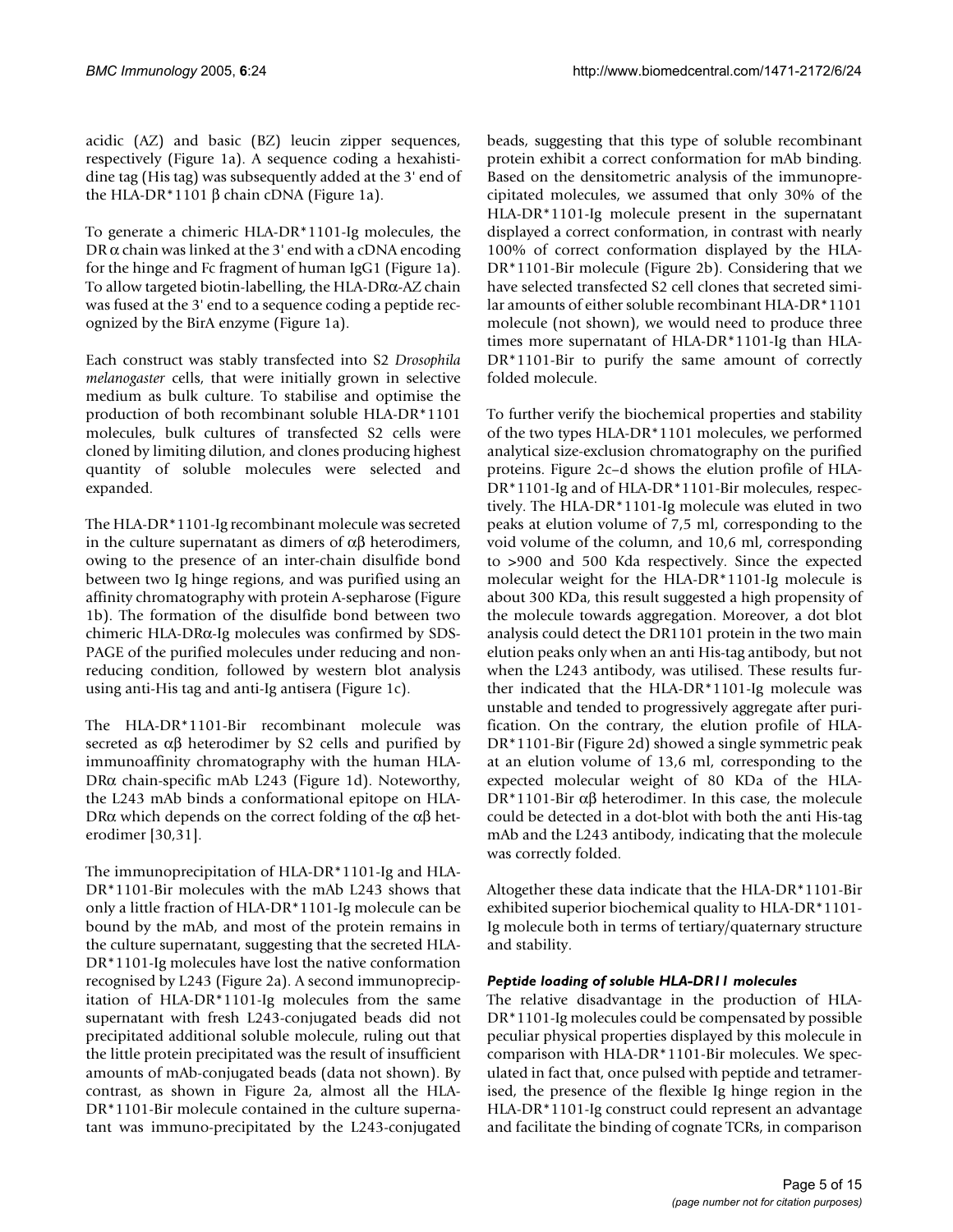

HLA-DR\*1101-Ig and HLA-DR\*1101-Bir molecule **Figure 3** s can be loaded with synthetic peptides **HLA-DR\*1101-Ig and HLA-DR\*1101-Bir molecules can be loaded with synthetic peptides**. Purified soluble HLA-DR\*1101-Ig and HLA-DR\*1101-Bir molecules were loaded with equal amount of p2 peptide. Stability of the peptide-loaded HLA-DR\*1101 αβ heterodimers was determined by running complexes in reducing condition on SDS gels without boiling, or by testing their capacity to elicit IFN-γ production in specific CD4<sup>+</sup>T cell clones. (a) SDS-resistance assay of HLA-DR\*1101-Bir molecules. Indicated are the protein bands corresponding to the migration of either the HLA-DR\*1101-Bir  $\alpha\beta$  heterodimer, or the single HLA-DRα-Bir or HLA-DR\*1101β chains. Lane nil: unloaded HLA-DR\*1101-Bir molecules. Lane p2: p2-loaded HLA-DR\*1101-Bir molecules. (b) SDS-resistance assay of HLA-DR\*1101-Ig molecules. Indicated are the protein bands corresponding to the migration of either the HLA-DR\*1101-Ig  $\alpha\beta$  heterodimer, or the single HLA-DR $\alpha$ -Ig or HLA-DR\*1101 $\beta$  chains. Lane nil and p2 are the same as per HLA-DR\*1101-bir. (c) IFN-γ production by the p2-specific CD4<sup>+</sup>T cell clone (TCC) 162 in response to p2-loaded HLA-DR\*1101-Bir or HLA-DR\*1101-Ig molecules, attached to plastic. The response of the MAGE-3 p39-specific CD4<sup>+</sup>TCC 2C3.35 is shown as control. T cells were cultured in the presence of the indicated peptide-pulsed HLA-DR\*1101 recombinant molecules, in the presence of a costimulatory dose of PMA. As control, T cells were cultured in the presence only of sub-optimal doses of PMA (PMA), or activated by plastic-bound anti-CD3 mAb (Anti-CD3). The release of IFN-γ in the culture supernatant was determined by ELISA 48 h later.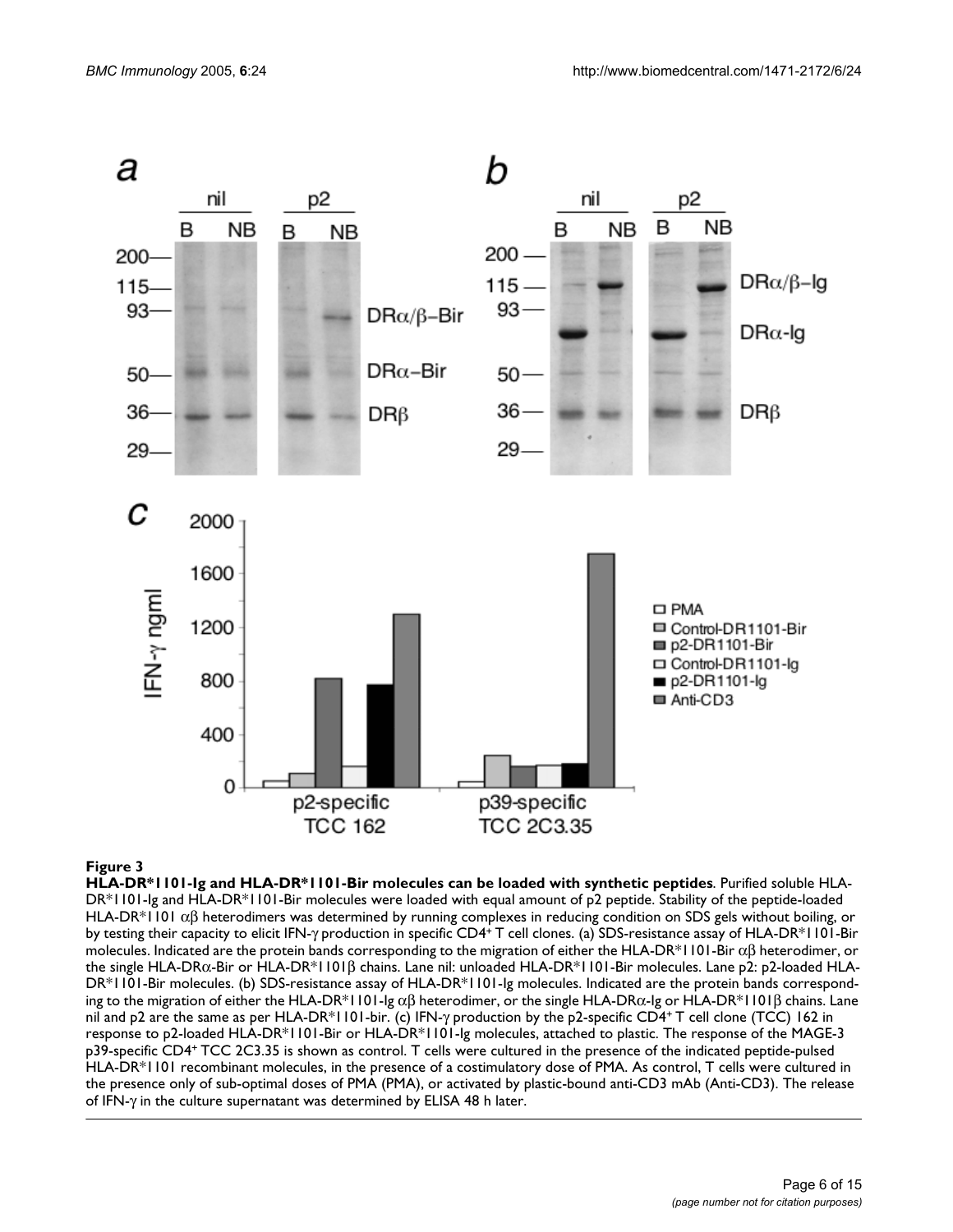

#### HLA-DR\*1101-Bir, but not HLA- **Figure 4** DR\*1101-Ig, stain specific CD4<sup>+</sup>T cells, and display a temperature-dependence

**HLA-DR\*1101-Bir, but not HLA-DR\*1101-Ig, stain specific CD4+ T cells, and display a temperature-dependence**. CD4<sup>+</sup>TCC specific for p2, endowed with different affinity of recognition, and an irrelevant CD4<sup>+</sup>TCC were stained with p2-loaded HLA-DR\*1101-Bir tetramers at different temperature. (a) The relative affinity for the p2-HLA-DR\*1101 displayed by the two TCC clones 162 and 51 is determined in an IFN-γ-releasing assay following production in response to different doses of p2 peptide.  $10^4$  T cells are incubated with  $5 \times 10^4$  HLA-DR\*1101 LCL cells and the indicated doses of p2 peptide. After 48 hours, the concentration of IFN-γ in the culture supernatant is measured by ELISA. Indicated are the concentration of p2 peptide required to elicit half-maximum release of IFN-γ in the two TCC. (b) Staining of TCC162, TCC51 and the irrelevant TCC with either p2-loaded HLA-DR\*1101-Ig or p2-loaded HLA-DR\*1101-Bir tetramers. Staining is performed for 2 hours at the indicated temperatures with 10 µg of tetramer per sample. The tetramer staining on CD3+CD4+ gated cells is shown. The amount of surface TCR, obtained by staining with anti-CD3 mAb, expressed by the TCC in the different conditions is shown by the mean fluorescent intensity (CD3 mfi).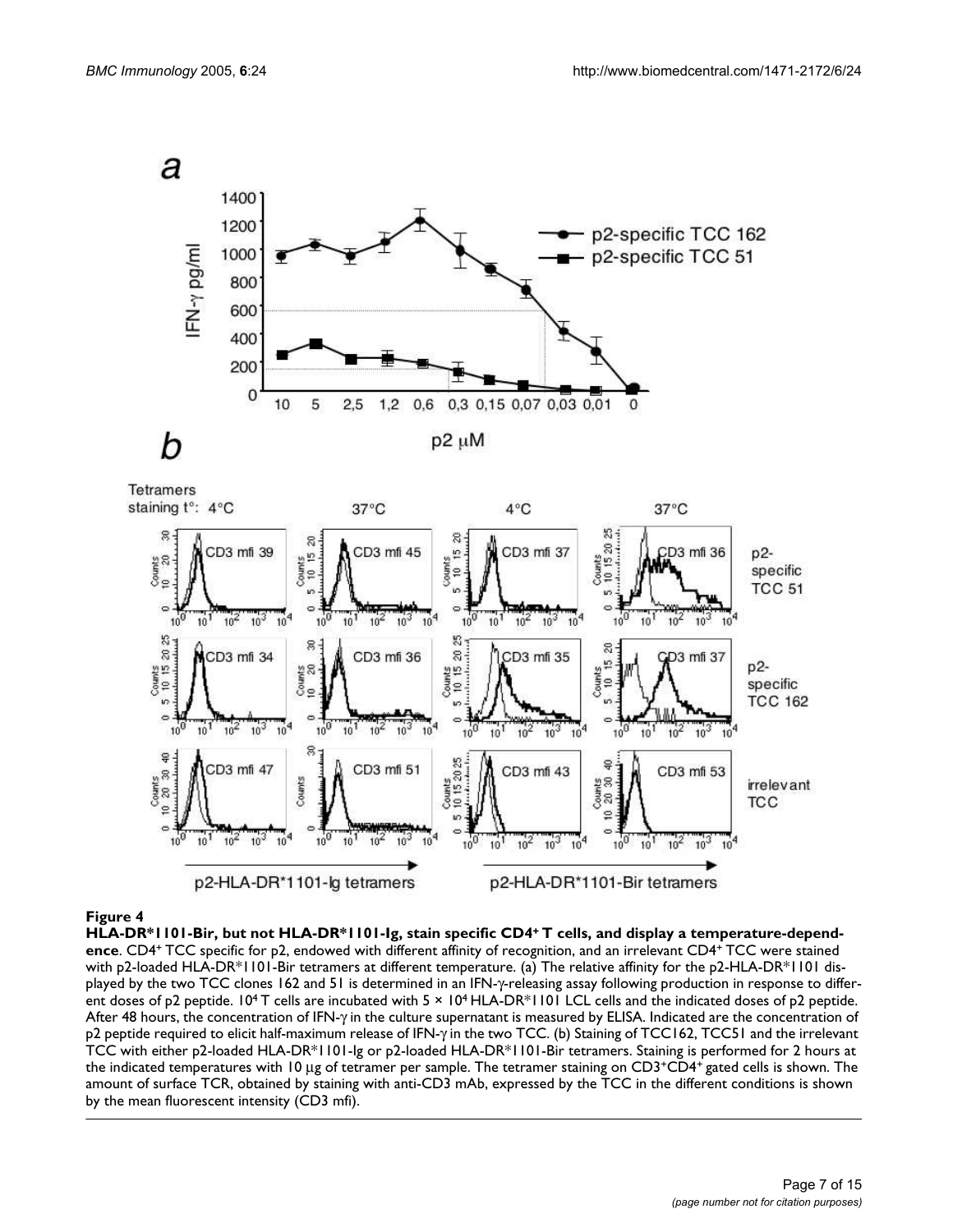

# p2-HLA-DR\*1101-Bir tetramers

#### HLA-DR\*1101-Bir tetramer staining correlates **Figure 5** with the activation state of the target CD4<sup>+</sup>T cells **HLA-DR\*1101-Bir tetramer staining correlates with the activation state of the target CD4+ T cells**. The p2-specific CD4<sup>+</sup>TCC 162 was stained with p2-loaded HLA-DR\*1101-Bir tetramers at different time after in vitro restimulation with p2 and APCs. The histograms in the upper row display the amount of surface TCR (mfi) expressed by the T cells at the time of tetramer staining, as determined by anti-CD3 staining. The histograms in the lower row show the staining with the p2-loaded HLA-DR\*1101-Bir tetramers (mfi) performed at the indicated time after restimulation.

with the more rigid HLA-DR\*1101-Bir molecules. For this reason, we investigated the functional properties of both HLA-DR\*1101-Ig and HLA-DR\*1101-Bir molecules. The purified soluble HLA-DR\*1101 molecules were loaded with the Tetanus Toxoid-derived peptide  $TT_{830-845}$  (p2), a very well characterized promiscuous peptide binding with high affinity to different HLA-DR alleles [32]. Both purified HLA-DR\*1101-Ig and HLA-DR\*1101-Bir molecules were incubated for 72 hours at 37°C in a mild acidic buffer (pH 5) in the presence of a 50 fold molar excess of p2 peptide. The efficacy of peptide loading was then evaluated by a SDS-resistance assay [33]. The high affinity binding of a peptide to the HLA-DR groove stabilize in fact the association between the HLA-DR α and β chains,

making in some cases the  $\alpha\beta$  heterodimer resistant to the denaturing action of SDS at r.t. [33]. As shown in Figure 3a, the "empty" (nil) HLA-DR\*1101-Bir molecules were denatured upon incubation in SDS-containing buffer at r.t., and the DRα and  $\beta$  chains migrated as separated chains in both boiled (B) and not boiled (NB) samples. On the contrary, the binding of p2 substantially stabilised the HLA-DR  $\alpha\beta$  heterodimer, leading to the appearance of an 80 KDa band in the gel, corresponding to the peptide-MHC complex. Unlike HLA-DR\*1101-Bir molecules, the incubation in SDS at r.t. did not induce dissociation of HLA-DR\*1101-Ig  $\alpha$  and  $\beta$  chains even when the p2 peptide was not added (Figure 3b). These results indicated that the HLA-DR\*1101-Ig molecule displayed a stronger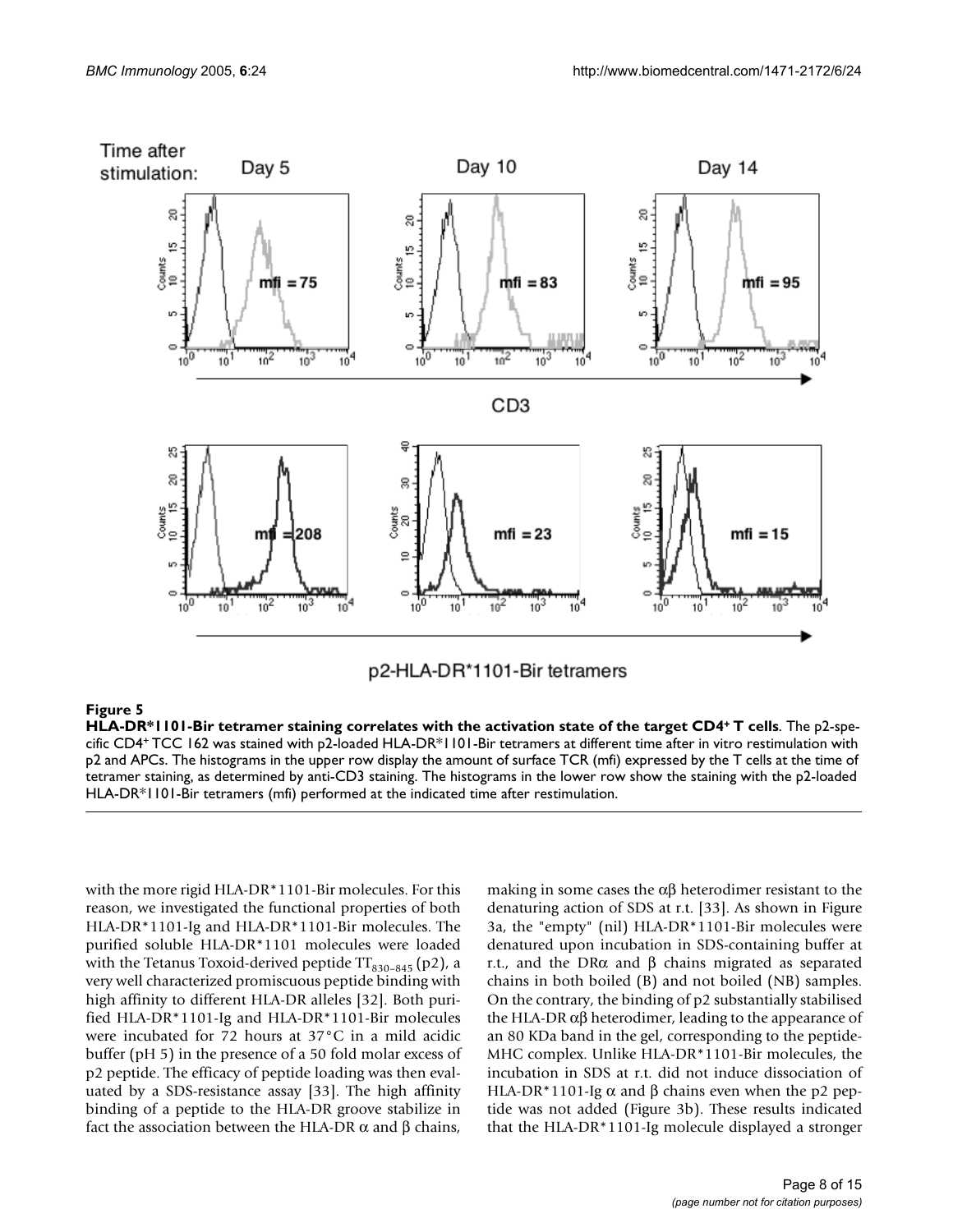

#### Figure 6

**Peptide-loaded HLADR1101-Bir tetramers stain polyclonal T cells specific for p2 and HA.** *In vitro* **expanded T cells** were stained with HLA-DR\*1101-Bir tetramers loaded with either p2 or HA peptides. (a) Staining of PBMCs from a HLA-DR\*1101 healthy donor after one round of *in vitro* stimulation with 5 µM of p2-peptide and 40 u/ml of IL-2. (b) Intracellular production of IFN-γ by T cells contained in the p2-enriched PBMC. T cells were stimulated for 6 hours with p2 in the presence of HLA-DR\*1101+ LCL cells at 37°C. Brefeldin A was added after the first hour of stimulation. The cells were then fixed, permeabilised and stained with anti-IFN-γ mAb. Cells unstimulated (nil) and stimulated policlonally with PMA-Ionomycin (PMA/ ionomycin) are shown as controls. Numbers in quadrants indicate the percentage of T cells stained with anti-IFN-γ mAb (c) Staining of PBMCs from HLA-DR\*1101 healthy donor with HA-loaded HLA-DR\*1101-Bir tetramers. T cells were after three rounds of *in vitro* stimulation with 1 µg/ml of HA peptide and 40 u/ml of IL-2. The staining is performed at the indicated days after the third stimulation. Numbers in quadrants indicate the percentage of T cells stained by HLA-DR tetramers. (d) Intracellular production of IFN-γ by CD4<sup>+</sup>T cells contained in the HA-specific T cell line at day 8 from the third *in vitro* stimulation. Activation and staining of CD4+ T cells was performed as described in (b).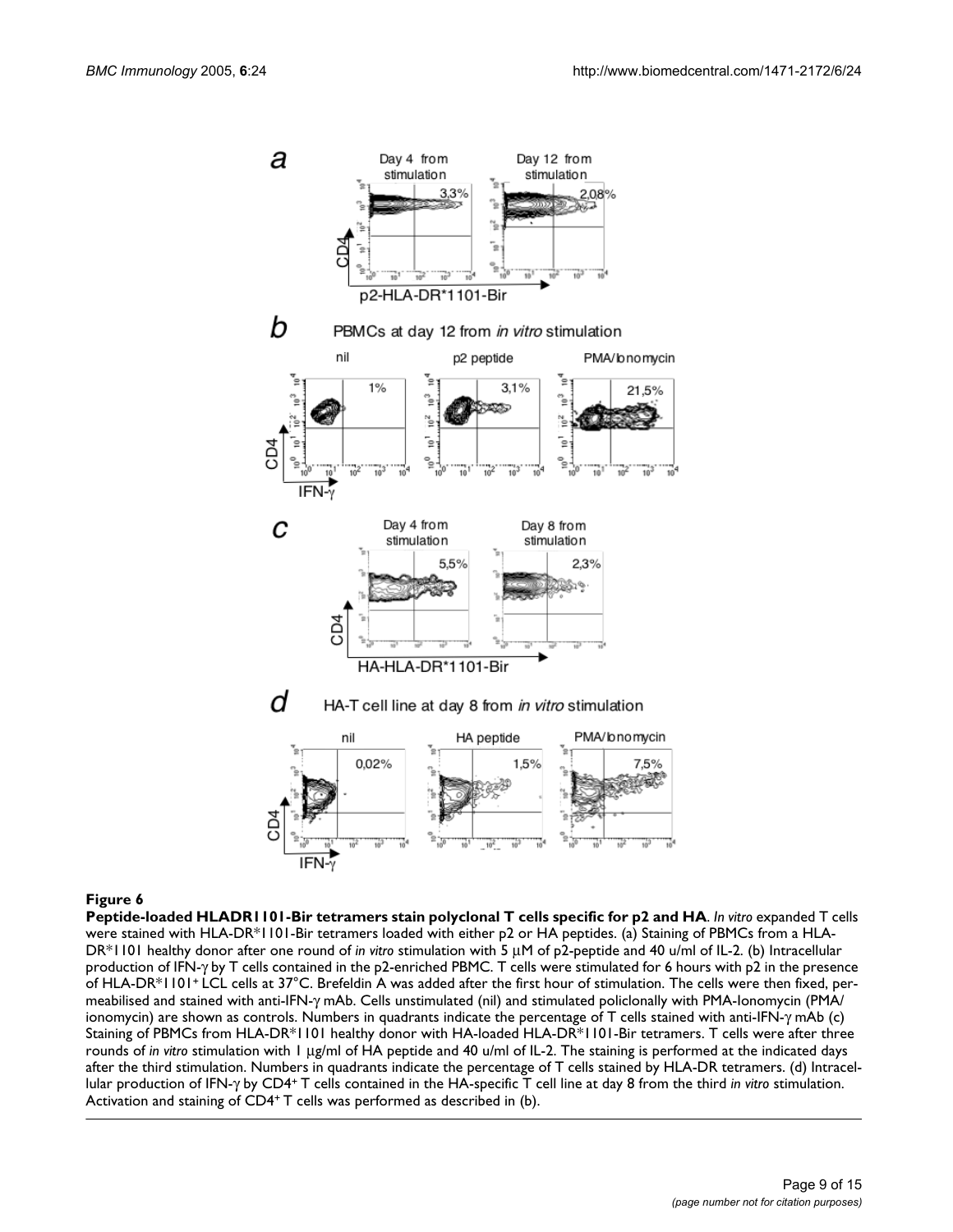interaction between the α and β chains, as compared to HLA-DR\*1101-Bir molecules, precluding the quantification of peptide loading by this method.

To characterise further the loading of both soluble recombinant HLA-DR\*1101 molecules with the exogenous peptides, we relied on an indirect functional assay, in which p2-loaded HLA-DR\*1101 molecules were utilised *in vitro* to activate p2-specific CD4<sup>+</sup>T cells. Since the assay was performed in the absence of antigen presenting cells, a sub-optimal dose of phorbol myristate acetate (PMA) was added as costimulatory signal for T cells. As shown in Figure 3c, both  $TT_{830-845}$ -loaded HLA-DR\*1101-Ig and HLA-DR\*1101-Bir molecules were able to induce IFN-γ production by p2-specific CD4<sup>+</sup>T cells, but not by CD4<sup>+</sup>T cells specific for an irrelevant peptide or restricted for another HLA-DR allele. These results indicated that both HLA-DR\*1101-Ig and HLA-DR\*1101-Bir molecules could be loaded *in vitro* with a peptide of interest.

# *Staining of specific CD4+ T cells with peptide-loaded HLA-DR\*1101 tetramers*

We finally compared the staining capacity of both soluble HLA-DR\*1101 molecules, loaded with different CD4 peptide epitopes. We selected for the staining experiment two p2-specific CD4<sup>+</sup>T cell clones displaying low and high affinity for the peptide respectively, as shown in Figure 4a. HLA-DR\*1101-Ig or HLA-DR\*1101-Bir were loaded with p2 peptide, multimerized and used for the staining at 4°C or 37°C, according to previous data suggesting a significant temperature effect on the interaction between the TCR and the peptide-pulsed MHC-class II tetramers [25,34].

As shown in Figure 4b, HLA-DR\*1101-Ig tetramers did never stain either p2-specific T cell clones at any temperature. By contrast, HLA-DR\*1101-Bir tetramers stained both low and high affinity p2-specific T cells, although the low affinity T cells clone could only be stained at 37°C, while the high affinity one could be stained at both temperature, though with a much higher fluorescence intensity at 37°C. Collectively these results indicated that HLA-DR\*1101-Bir tetramers stain peptide-specific CD4<sup>+</sup>T cells, and required an optimal temperature of staining of 37°C. By contrast, HLA-DR\*1101-Ig could not stain peptide-specific T cells, despite their capacity to be loaded with peptides.

# *Staining with HLA-DR\*1101-Bir tetramers depends on the activation state of CD4<sup>+</sup>T cells*

In an independent series of experiments, we noticed that the staining level of CD4+ T cells by peptide-pulsed HLA-DR\*1101-Bir molecules was consistently higher when T cells had been recently restimulated with either cognate peptide or polyclonal stimuli in the presence of PBMCs as

APCs. This observation prompted a more systematic investigation of the phenomenon. This is in fact a relevant issue when considering the use of HLA-DR\*1101 tetramers for *ex vivo* staining, since primary CD4<sup>+</sup>T cells might display a whole range of different activation states, which in turn could affect the "detectability" of the whole peptide-specific T cell repertoire by the HLA-DR\*1101 tetramers. We therefore compared the capacity of HLA-DR\*1101-Bir tetramer to stain the high affinity p2-specific CD4+ T cell clone 162 at different time points from restimulation. As shown in Figure 5, the 162 T cell clone could be stained progressively less by p2-HLADR1101 tetramers moving from day 5 to day 14 post-restimulation, even though the mean fluorescence value of the cell-surface CD3-TCR complex was not substantially modified in the three conditions. This finding confirmed that the activation state of the target CD4<sup>+</sup>T cells influences the binding of HLA-DR\*1101-Bir tetramers to the TCR.

# *HLA-DR\*1101-Bir tetramers stain polyclonal CD4<sup>+</sup>T cells specific for p2 or Influenza Hemagglutinin HA peptides*

We next verified the capacity of HLA-DR\*1101-Bir tetramers to detect polyclonal antigen-specific CD4<sup>+</sup>T cells. Two different helper epitopes from proteins expressed by environmental pathogens were selected: TT-p2 and Influenza Hemagglutinin  $HA_{306-318}$  (HA) [35], another well characterised and commonly utilised promiscuous CD4 epitope. PBMCs from healthy donors were stained with p2-pulsed or HA-pulsed HLA-DR\*1101-Bir tetramers either *ex vivo* or at different time points after in vitro stimulation with the corresponding peptide. In line with published data [24,26,36], p2- or HA-specific CD4+ T cells could be hardly detected *ex vivo* by HLA-DR\*1101-Bir tetramers pulsed with either peptides (data not shown), with frequencies of tetramer positive cells in the range of those obtained with peptide-unloaded (empty) HLA-DR\*1101 tetramer (0,05–0,1%). After 4 days of stimulation *in vitro* with the specific peptide, however, a sizeable fraction of CD4+ T cells could be clearly detected with either peptidepulsed-HLA-DR\*1101-Bir tetramer (Figure 6a,c), with a background staining with peptide-unloaded tetramers in the order of 0,05–0,07% in the two T cell cultures (data not shown). The percentage of CD4<sup>+</sup>T cells stained with the tetramers paralleled fairly accurately the percentage of cells that were able to produced IFN-γ upon *in vitro* stimulation with the corresponding peptide at the same time point (Figure 6b,d). Again, the percentage of CD4<sup>+</sup>T cells stainable with peptide-HLA-DR\*1101-Bir tetramers declined with time following the *in vitro* stimulation with the peptide, confirming at the polyclonal level what observed with T cell clones specific for p2, although the decline of staining of HA-specific CD4<sup>+</sup>T cells was more rapid than that of p2-specific ones.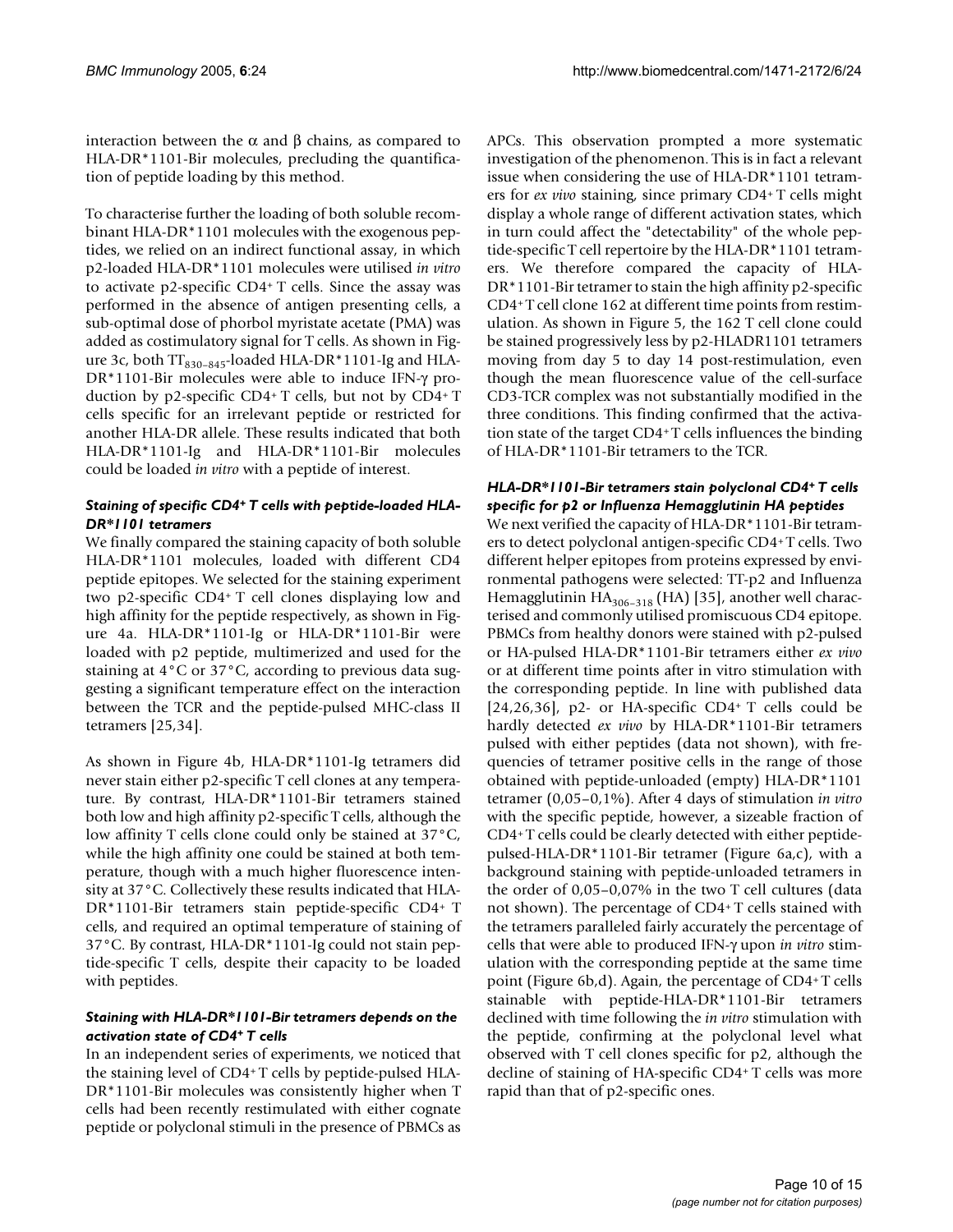

# Figure 7

**HLA-DR\*1101-Bir tetramers stain CD4+ T cells specific for the MAGE-3 tumour antigen derived p39 epitope**. Ability of p39-loaded HLA-DR\*1101-Bir tetramers to stain a specific CD4<sup>+</sup>TCC. (a) Clone M3 2C3.35 was assayed for IFN-γ production to different doses of p39 peptide.  $10^4$  T cells are incubated for 48 hours with 5  $\times$  10<sup>4</sup> HLA-DR\*1101<sup>+</sup>LCL cells and the indicated doses of p39 peptide. IFN-γ in the supernatant is measured by ELISA. (b) Staining of a MAGE-3-specific T cell clone. The cells are stained at day 19 from re-stimulation with 10 µg of either CLIP-loaded or p39-loaded HLA-DR\*1101-Bir tetramers for 2 hours at 37°C.

#### *HLA-DR\*1101-Bir tetramers stain CD4<sup>+</sup>T cells specific for the MAGE-3 tumour antigen derived M3191–205 (p39) peptide*

We were also interested in determining whether HLA-DR\*1101-Bir tetramers could stain CD4<sup>+</sup>T cells specific for the naturally processed, promiscuous p39 peptide derived from the MAGE-3 TAA [37]. As shown in Figure 7, the p39-specific CD4<sup>+</sup>T cell clone 2C3.35 could be stained with p39-pulsed HLA-DR\*1101-Bir tetramers. The affinity of this CD4<sup>+</sup>T cell clone for the p39 peptide, as shown in a dose response experiment of IFN-γ production (Figure 7b), was even lower to that of the low affinity T cell clone 51 for p2 peptide, explaining the low mfi value obtained by staining the 2C3.35 T cell clone with p39-HLA-DR\*1101-Bir tetramers. Thus, HLA-DR\*1101- Bir tetramers could be pulsed also with a naturally processed promiscuous tumour-derived peptide, and might prove useful in characterising naturally arising or therapeutically induced CD4+ T cells responses in HLA-DR\*1101 patients with tumours expressing MAGE-3.

#### **Discussion**

We have shown the generation of a versatile HLA-DR\*1101 tetramer. A single soluble recombinant protein backbone can bind at least three different promiscuous peptide epitopes, derived from environmental pathogens or tumour associated antigens, by a simple incubation step. This feature will greatly facilitate the use of this reagent for the study of CD4<sup>+</sup>T cells responses specific for disparate antigens. The usefulness of this approach is evident also from the studies performed with HLA-DR\*0401 and HLA-DR\*0404 tetramers [23-26], in which the same protein backbone was loaded with either viral or selfderived peptide. The only HLA-DR\*1101 tetramers described so far are produced in *E coli* with a covalently linked HCV-derived peptide [38] and, although functional, are limited in their use to the single peptide specificity. Therefore, the production of versatile HLA-DR\*1101 tetramers is extremely valuable considering the frequency of expression of this allele in the Caucasian population.

It is interesting to note that the same extracellular portion of the HLA-DR allele behaves differently in terms of stability when engineered with different C-terminal moieties. The presence of an Ig constant domain at the C-terminus seems in fact to destabilise the "empty" HLA-DR\*1101 soluble recombinant molecule significantly more than the presence of the Bir sequence. The most straightforward explanation for this phenomenon holds that the extended intermolecular interactions introduced by the pairing of two Ig Fcs may disturb the native conformation of the chimeric HLA molecules. In fact our results show that the addition of a short Bir sequence at the C-terminus does not impact on the overall molecular architecture of this human HLA-DR allele. Evidence for a conformational alteration in the HLA-DR\*1101-Ig molecule stems from the immuno-precipitation experiments with the anti-HLA-DRα chain-specific monoclonal antibody L243, which recognizes a conformational epitope that is present only when the HLA-DRα and  $β$  chain are correctly paired [30,31]. L243 immunoprecipitates very inefficiently HLA-DR\*1101-Ig molecules, whereas it efficiently binds HLA-DR\*1101-Bir, suggesting differences in the structures of the two proteins or a masked epitope in the former. Several mouse MHC class II alleles have nevertheless been successfully produced as chimeric MHC-Ig fusion proteins, with or without a linked peptide, and it is possible that HLA-DR alleles other than DR1101 might be produced in this chimeric form.

It is clear from our study that the affinity of the TCR expressed by the CD4+ T cells for the cognate peptide-HLA-DR\*1101 complex will dictate the success of detec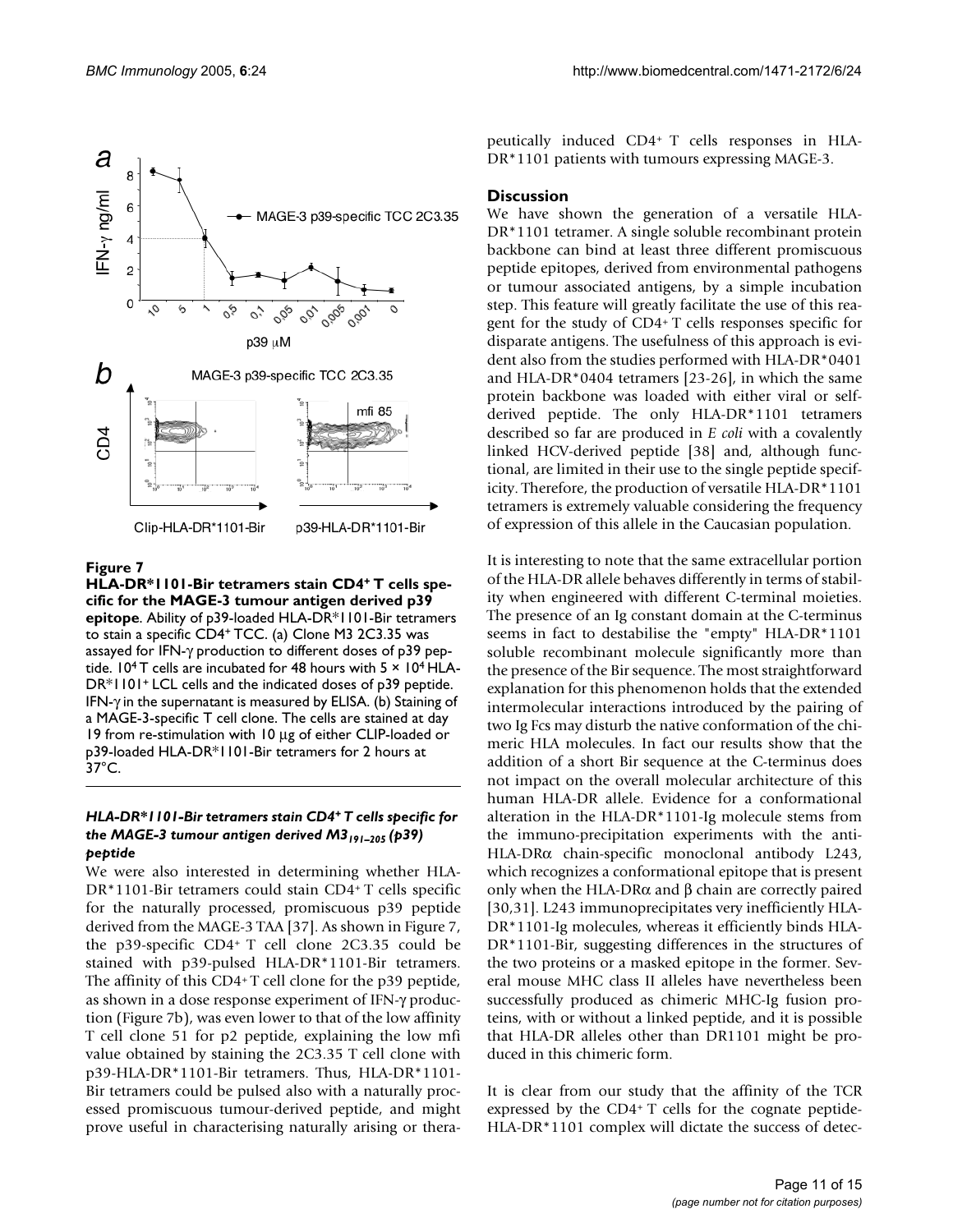tion of specific primary lymphocyte population by the fluorescent tetramer. Moreover, we document that the activation state of the target CD4+ T cells affects the binding of peptide-HLA-DR tetramers to the cognate TCR, suggesting that biochemical pathways linked to CD4<sup>+</sup>T cell activation modify the avidity of the TCR for the HLA-DR tetramer. The fact that the binding of the TCR by the cognate peptide-HLA-DR\*1101 tetramers requires an active metabolism and intact membrane trafficking is suggested further by the 37°C temperature requirement for optimal CD4<sup>+</sup>T cell staining. Collectively, these observations might help to explain why the detection *ex-vivo* of primary CD4+ T cells by MHC class II tetramers seems more difficult than the detection of specific CD8<sup>+</sup>T cells by MHC class I tetramers. Further study are needed to determine whether modifying rationally the structure of the helper peptide epitope to increase its affinity for the MHC class II allele and/or the cognate TCR, and manipulating the T cell activation pathways to increase the avidity of the TCR for HLA-DR tetramers, my lead to improved *ex-vivo* detection of specific CD4<sup>+</sup>T cells.

# **Conclusion**

In conclusion, we report here the successful engineering of stable empty HLA-DR\*1101-Bir tetramers. These molecules are novel powerful reagents for the study of CD4<sup>+</sup>T cell responses towards diverse peptide antigens. Our comparative study on the production of two different "empty" HLA-DR\*1101 constructs, together with the evidences present in the literature, suggests that every MHC class II isotype, and even allele, might display distinct biochemical characteristics, requiring the empiric definition of the optimal strategy for the production as functional soluble recombinant molecules.

# **Methods**

#### *Construction of soluble recombinant HLA-DR\*1101-Ig and HLA-DR\*1101-Bir molecules for insect cells expression*

All the DR  $\alpha$  and  $\beta$  constructs were cloned in the pMT/Bip/ V5-His vector (Invitrogen, Groningen, the Nederlands) in frame with the Drosophila BiP secretion signal, under the control of the Drosophila metallothionein promoter.

The extracellular region of the HLA-DRα chain, deprived of the leader sequence, was cloned by RT-PCR using the following primers: oligo-1-Up DRα (BglII) 5'GGGAGATCTATCAAAGAAGAACATGTGATCATCCAG3  $oligo-2-Dw$  DR $\alpha$  (BamHI) 5'GGATCCTCCACCTCCGTTCTCTGTAGTCTCTGGG3'. The PCR product was cloned into the PCR2.1 vector (Invitrogen) and sequenced.

To generate the HLA-DRα-Bir chain, a cassette containing the sequence for the Acidic Leucine Zipper-Bir A target peptide was generated by fusion PCR with the following primers, as illustrated in Figure 1:

| Oligo-3-Up                                                  |     | AZ.                                           | (BamHI) |
|-------------------------------------------------------------|-----|-----------------------------------------------|---------|
| 5'GGAGGATCCACTACAGCTCCATCAGCTCAG3', Oligo-                  |     |                                               |         |
| $4-Dw$                                                      | AZ. |                                               | (Bir)   |
| 5'ACCACCACCGTCCCCACCCTGAGCCAGTTC3', Oligo-                  |     |                                               |         |
| $5-Up$                                                      | Bir |                                               | (AZ)    |
| 5'GGTGGGAGCGGTGGTGGTCTGAACGATATTTTTG3'                      |     |                                               |         |
| and                                                         |     | Oligo-6-Dw Bir                                | (NotI)  |
| 5'CTAGCGGCCGCTATTCATGCCATTCGAT3'. The PCR                   |     |                                               |         |
|                                                             |     | product was cloned into the PCR2.1 vector and |         |
| sequenced, then subcloned in frame with the HLA-DR $\alpha$ |     |                                               |         |
| fragment separated by a five-aminoacid linker (GGGGS).      |     |                                               |         |
| The resulting sequence encoding the HLA-DR $\alpha$ -AZ-Bir |     |                                               |         |
| fusion protein was excised with BglII and NotI restriction  |     |                                               |         |
| enzymes, and cloned into the Drosophila melanogaster        |     |                                               |         |
| expression vector pMT/Bip/V5/His.                           |     |                                               |         |

To generate the HLA-DRα-Ig chain, a cassette containing the sequence for the Acidic Leucine Zipper-hIgG1 constant region was generated by fusion PCR as illustrated in Figure 1, using the following primers:

oligo-3-upAZ(BamHI) described above, oligo-9-Dw AZ (Ig) AGATTTGGGCTCAGATGCTGCCTGAGCCAGTTC, oligo-10-Up Ig (AZ) GCAGCATCTGACGCCCAAARCTT-GTGACAAAACTCAC and oligo-11-Dw IgG1 (NotI) 5'TGGCGGCCGCCGCACTCATTTACCCGGAGA. The PCR product was cloned into the PCR2.1 vector, sequenced and then subcloned in frame with the HLA- $DR*1101\alpha$  chain fragment. The resulting sequence encoding for the HLA-DR\*1101α-AZ-IgG1 fusion protein was excised with BglII and NotI, and cloned in the Drosophila melanogaster expression vector pMT/Bip/V5/His.

The HLA-DR\*1101β chain, shared by both type of soluble recombinant HLA-DR\*1101 molecules, was generated as follows. The extracellular region of the HLA-DR\*1101β, chain deprived of its leader sequence, was cloned by RT-PCR using the following primers:

oligo-7-Up DRβ (BglII) 5'GGGAGATCTGGGGACACCAGACCACGTTTC3', oligo-8-Dw DRβ (BamHI) 5'GTGGATCCTCCACCTCCCTTGCTCTGTGCAGATTC3'. The PCR product was cloned into the PCR2.1 vector and sequenced. The HLA-DR\*1101β cDNA was subcloned in frame with a Basic Leucine Zipper-His tag cassette derived from the pCO268 plasmid spaced by a five-aminoacid linker (GGGGS) [21]. The resulting coding sequence was then excised with BglII and SalI restriction digestion, and cloned into the Drosophila melanogaster expression vector pMT/Bip/V5/His, digested with BglII and XhoI.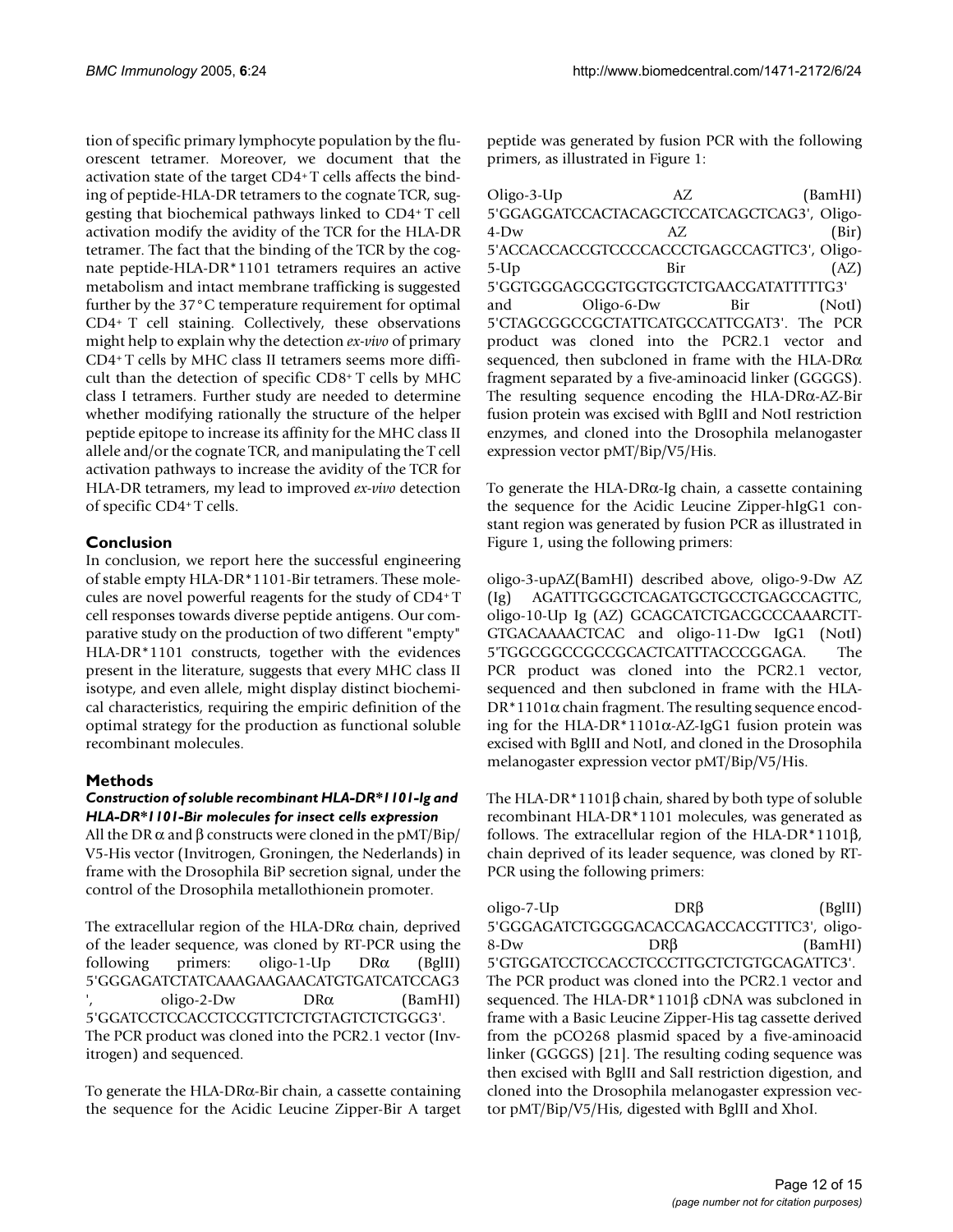# *Expression of HLA-DR\*1101 in Drosophila cells*

S2 cells were grown in SFX medium (Hy-clone, South Logan, UT, USA) supplemented with 10% heat inactivated foetal calf serum (Euroclone, Milano, Italy), 50 u/ ml penicillin, 25 µg/ml streptomycin, 25 µg/ml Kanamycin (Gibco) and 1 µg/ml Amphotericin B (Gibco, Paisley, Scotland, UK) at 27 $^{\circ}$ C to a density of 2–4  $\times$  10<sup>6</sup> cells/ml. The α- and β-chain expressing vectors (15  $\mu$ g each) were co-transfected with 0,5 µg of the selection plasmid pCo-HYGRO using a calcium phosphate transfection kit (Invitrogen). Three days after the transfection, selection medium containing 300 µg/ml of Hygromicin B (Roche, Indianapolis, IN, USA) was added to cells. Transfected cells were cultured in SFX medium supplemented with 2% of foetal calf serum and 300 µg/ml of Hygromicin B. Cells were kept in the exponential growth phase (7–20 ×  $10<sup>6</sup>$  cells/ml) and the protein production was induced by the addition of 1 mM of CuSO4 when the cells were at a density of 10<sup>7</sup>/ml. Protein production was monitored by dot blot analysis with either mouse anti-human HLA-DR α monoclonal antibody L243 (ATCC, Manassas, VA, USA) or rabbit anti-His tag polyclonal antibody His-probe (Santa Cruz, Santa Cruz, CA, USA), followed by an HRPlabelled goat anti mouse or anti rabbit antibody (Southern Biothecnology, Birmingham, AL, USA). The assay was developed with ECL (Amersham, Uppsala, Sweden). To improve the production of recombinant proteins, transfected cells were cloned by limiting dilution. S2 cells expressing the desired HLA-DR\*1101 molecule were diluted to 2.5 cell/ml in a suspension of irradiated (8000 rad) S2 wild type cells at the concentration of  $3 \times 10^5$  cells/ ml in medium+Hygromicin B, and plated in flat bottomed 96 w plates. The best producer clones were selected by dot blot analysis on the culture supernatant as described above, upon induction with 1 mM of CuSO4 of the same number of cells, and used for routine protein production.

# *Purification of soluble HLA-DR\*1101 molecules*

Both HLA-DR\*1101-Ig and HLA-DR\*1101-Bir molecules were purified from the S2 cells supernatant by immunoaffinity chromatography using ProtA-Sepharose (Amersham Bioscience) and HLA-DRα-specific L243 mAb-Sepharose, respectively. The HLA-DR\*1101-Ig molecules were stored at -80°C at a concentration of 1 mg/ml in PBS buffer. HLA-DR\*1101-Bir molecules were dialyzed against 10 mM Tris buffer, pH 8.0, and concentrated up to 3 mg/ml on Vivaspin2 concentrator (Vivascience, Hannover, Germany). The protein was biotinylated using the BirA enzyme according to the manufacturer's instructions (Avidity, Denver, CO, USA), then was diluted to 1 mg/ml and stored at -80°C. The formation of molecular aggregates was assessed by size exclusion chromatography on a Superdex 200 HR 10/30 column using a ÅKTA FPLC chromatography system (Amersham Bioscience). The calibration of the Superdex 200 column was performed with the Gel Filtration Calibration Kit high molecular weights (Amersham Bioscience), following the manufacturer indications. Partition coefficients were calculated using the relation Kd =  $(Ve-Vo)/(Vc-Vo)$ , where Ve, Vc and Vo are the elution, column and void volumes, respectively.

#### *Peptide loading into soluble HLA-DR\*1101 molecules*

Both HLA-DR\*1101-Ig and HLA-DR\*1101-Bir were loaded with synthetic peptides by incubation at 37°C for 72 hours with 50 fold molar excess of either Tetanus Toxoid peptide residues 829–844 (p2), Hemagglutinin peptide residues 306–318 (HA) or MAGE-3 tumour associated antigen peptide residues 191–205 (p39) in 10 mM Tris, 50 mM Glycine pH 5.0 with 0.2% of n-octyl-β-D-glucopyranoside (Sigma-Aldrich, St. Louis, MO, USA).

#### *Tetramerization of soluble HLA-DR\*1101 molecules and staining of specific T cells*

Tetramerization of HLA-DR\*1101-Ig and HLA-DR\*1101- Bir were achieved by adding FITC-labelled protein A (Molecular Probes, Leiden, The Netherlands) at 5:1 molar ratio, or PE-labelled streptavidin (Molecular Probes) at 5:1 molar ratio, respectively. Tetramer staining was performed for 2 hours at 37°C in complete medium. The cells are then washed twice, transferred on ice and stained for the other surface markers. Immediately before the analysis TOPRO-3 (Molecular Probes) is added following the manufacturer's instructions to exclude dead cells. The analysis is performed on CD3+CD4+ viable cells.

# *Generation of specific CD4<sup>+</sup>T cell lines and clones*

20 million of freshly purified PBMCs from a HLA-DR\*1101/1104 healthy donor were cultured for 7 days in RPMI 1640 (Gibco) supplemented with 10% of human serum, 2 mM Glutamax I (Gibco), 100 u/ml penicillin and 50 µg/ml streptomycin (Gibco), in the presence of the specific peptide at a concentration ranging from 1 to 10 µg/ml. After seven days, blasts were separated from small T cells on a 30–70% discontinuous Percoll gradient [39], and put in culture in complete medium with 10–20 u/ml of human recombinant IL-2 (Roche). Peptide specific T cells were kept in culture by weekly re-stimulation with the same amount of peptide and irradiated (4000 rad) autologous PBMCs as antigen presenting cells. Peptidespecific T cell clones were generated by limiting dilution of Percoll-purified T cell blasts blasts as follows. Blasts were diluted at 25 cells/ml in a suspension containing 0.5  $\times$  10<sup>6</sup> cells/ml of a mixture of two different allogeneic PBMCs supplemented with 1  $\mu$ g/ml of PHA-L (Roche) and 200 u/ml of human recombinant IL-2 (Roche). The cloning mix is dispensed in 25 µl in flat-bottomed Terasaki plates and incubated at 37°C for 10–20 days. Growing cells are then tested for the recognition of peptide pulsed HLA matched EBV cell lines.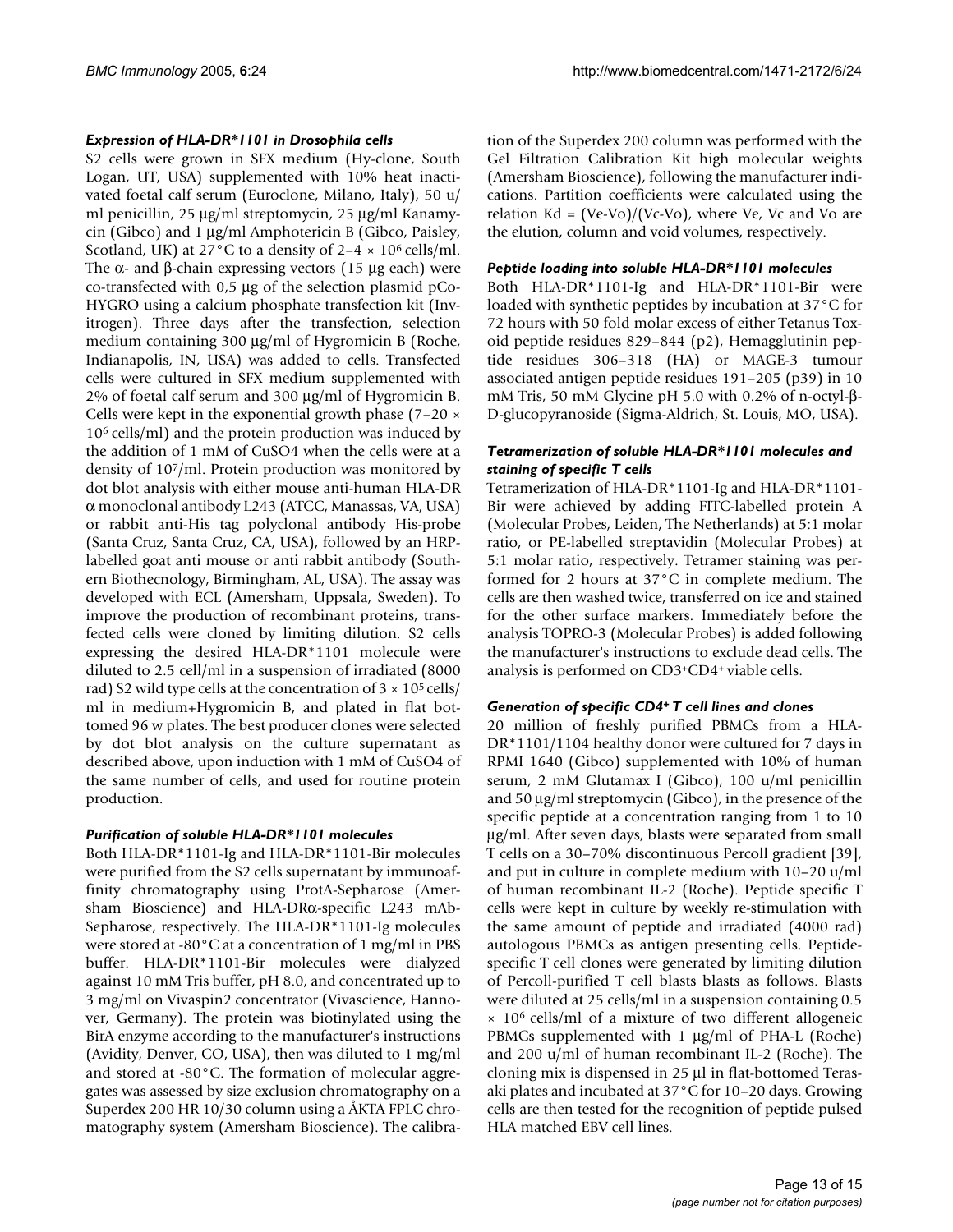# *T cells functional assays*

To test IFN-γ production, 104 T cells were plated in U bottom 96 well plates in RPMI 1640 supplemented with 10% of human serum, 2 mM Glutamax I, 100 u/ml penicillin, 50  $\mu$ g/ml streptomycin, together with 5  $\times$  10<sup>4</sup> irradiated (6000 rad) HLA-DR\*1101 LCL cells as antigen presenting cells, and the specific peptide at the concentrations detailed in the figure legends. IFN-γ production in the supernatant was measured by ELISA after 48 hours of incubation (IFN-γ detection kit-Endogen).

For the intracellular analysis of IFN-γ production, T cells were stimulated for 6 hours with HLA-DR\*1101 LCL of at 1:5 ratio in three conditions: *i*. without peptide; *ii*. with 5 µg/ml of peptide; and *iii*. with 50 ng/ml of PMA (Sigma) plus 500 ng/ml of Ionomycin (Sigma). After the first hour of stimulation, Brefeldin A was added at the final concentration of 10 µg/ml. At the end of the stimulation, the cells were harvested, fixed with PFA1%, permeabilized with 0,5% saponin and stained for intracellular cytokine expression.

For the T cell activation with peptide-loaded soluble recombinant HLA-DR molecules, 1 µg of peptide loaded HLA-DR\*1101-Ig or HLA-DR11-Bir molecules in 50 µl of PBS were incubated in U bottomed 96 well plates for 3 hours at 37°C. After washing,  $2 \times 10^4$  specific T cells were added to the wells and incubated for 48 hours at 37°C in the presence of 1 ng/ml of PMA. Cells incubated either with PMA alone or in the presence of 1 µg of plate coated TR66 anti-CD3 mAb are used as negative and positive control, respectively. IFN-γ production in the supernatant is measured by ELISA (Endogen, Woburn, MA, USA) after 48 hours of culture.

# *Antibodies and flow cytometry*

The following antibodies have been used: FITC- and APClabelled mouse anti human CD3 (Becton Dickinson, San Jose, CA, USA), Quantum Red-conjugated mouse antihuman CD4 (SIGMA), PE-labelled rat anti-human IFN-γ (Becton Dickinson). Data were collected using a Becton Dickinson FACScalibur flow cytometer and analysed using the Cell Quest software (Becton Dickinson)

# **Authors' contributions**

M.M, P.D., G.C designed experiments. M.M, V.C., C.M., E.D. produced and characterised the tetramers. B.G., M.D. contributed to the purification of the HLA-DR monomers. N.G., M.P.P contributed reagents and expertises. M.M, V.C., P.D., G.C. analysed data. M.M, P.D., G.C. wrote the paper. All authors read and approved the final manuscript.

# **Acknowledgements**

Monica Moro is supported by a fellowship from American Italian Cancer Foundation. The study was supported in part by funds from Associazione Italiana per la Ricerca sul Cancro (AIRC), Cancer Research Institute, Fondazione Guido Berlucchi, Compagnia di San Paolo, Fondazione Cariplo to P.D. and G.C., and Fondazione Italiana Sclerosi Multipla Onlus (2003/R/19) to M.D.

#### **References**

- 1. Corr M, Slanetz AE, Boyd LF, Jelonek MT, Khilko S, al-Ramadi BK, Kim YS, Maher SE, Bothwell AL, Margulies DH: [T cell receptor-MHC](http://www.ncbi.nlm.nih.gov/entrez/query.fcgi?cmd=Retrieve&db=PubMed&dopt=Abstract&list_uids=8052850) [class I peptide interactions: affinity, kinetics, and specificity.](http://www.ncbi.nlm.nih.gov/entrez/query.fcgi?cmd=Retrieve&db=PubMed&dopt=Abstract&list_uids=8052850) *Science* 1994, 265:946-949.
- 2. Matsui K, Boniface JJ, Steffner P, Reay PA, Davis MM: **[Kinetics of T](http://www.ncbi.nlm.nih.gov/entrez/query.fcgi?cmd=Retrieve&db=PubMed&dopt=Abstract&list_uids=7809136)[cell receptor binding to peptide/I-Ek complexes: correlation](http://www.ncbi.nlm.nih.gov/entrez/query.fcgi?cmd=Retrieve&db=PubMed&dopt=Abstract&list_uids=7809136) [of the dissociation rate with T-cell responsiveness.](http://www.ncbi.nlm.nih.gov/entrez/query.fcgi?cmd=Retrieve&db=PubMed&dopt=Abstract&list_uids=7809136)** *Proc Natl Acad Sci U S A* 1994, **91:**12862-12866.
- 3. Garcia KC, Tallquist MD, Pease LR, Brunmark A, Scott CA, Degano M, Stura EA, Peterson PA, Wilson IA, Teyton L: **[Alphabeta T cell](http://www.ncbi.nlm.nih.gov/entrez/query.fcgi?cmd=Retrieve&db=PubMed&dopt=Abstract&list_uids=9391114) [receptor interactions with syngeneic and allogeneic ligands:](http://www.ncbi.nlm.nih.gov/entrez/query.fcgi?cmd=Retrieve&db=PubMed&dopt=Abstract&list_uids=9391114) [affinity measurements and crystallization.](http://www.ncbi.nlm.nih.gov/entrez/query.fcgi?cmd=Retrieve&db=PubMed&dopt=Abstract&list_uids=9391114)** *Proc Natl Acad Sci U S A* 1997, **94:**13838-13843.
- 4. Liu CP, Parker D, Kappler J, Marrack P: **[Selection of antigen-spe](http://www.ncbi.nlm.nih.gov/entrez/query.fcgi?cmd=Retrieve&db=PubMed&dopt=Abstract&list_uids=9348301)[cific T cells by a single IEk peptide combination.](http://www.ncbi.nlm.nih.gov/entrez/query.fcgi?cmd=Retrieve&db=PubMed&dopt=Abstract&list_uids=9348301)** *J Exp Med* 1997, **186:**1441-1450.
- 5. Garboczi DN, Utz U, Ghosh P, Seth A, Kim J, VanTienhoven EA, Biddison WE, Wiley DC: **[Assembly, specific binding, and crystalli](http://www.ncbi.nlm.nih.gov/entrez/query.fcgi?cmd=Retrieve&db=PubMed&dopt=Abstract&list_uids=8955188)zation of a human TCR-alphabeta with an antigenic Tax [peptide from human T lymphotropic virus type 1 and the](http://www.ncbi.nlm.nih.gov/entrez/query.fcgi?cmd=Retrieve&db=PubMed&dopt=Abstract&list_uids=8955188) [class I MHC molecule HLA-A2.](http://www.ncbi.nlm.nih.gov/entrez/query.fcgi?cmd=Retrieve&db=PubMed&dopt=Abstract&list_uids=8955188)** *J Immunol* 1996, **157:**5403-5410.
- 6. Altman JD, Moss PA, Goulder PJ, Barouch DH, McHeyzer-Williams MG, Bell JI, McMichael AJ, Davis MM: **[Phenotypic analysis of anti](http://www.ncbi.nlm.nih.gov/entrez/query.fcgi?cmd=Retrieve&db=PubMed&dopt=Abstract&list_uids=8810254)[gen-specific T lymphocytes.](http://www.ncbi.nlm.nih.gov/entrez/query.fcgi?cmd=Retrieve&db=PubMed&dopt=Abstract&list_uids=8810254)** *Science* 1996, **274:**94-96.
- 7. Dunbar PR, Ogg GS: **[Oligomeric MHC molecules and their](http://www.ncbi.nlm.nih.gov/entrez/query.fcgi?cmd=Retrieve&db=PubMed&dopt=Abstract&list_uids=12213337) [homologues: state of the art.](http://www.ncbi.nlm.nih.gov/entrez/query.fcgi?cmd=Retrieve&db=PubMed&dopt=Abstract&list_uids=12213337)** *J Immunol Methods* 2002, **268:**3-7.
- 8. Appay V, Rowland-Jones SL: **[The assessment of antigen-specific](http://www.ncbi.nlm.nih.gov/entrez/query.fcgi?cmd=Retrieve&db=PubMed&dopt=Abstract&list_uids=12213338) [CD8+ T cells through the combination of MHC class I](http://www.ncbi.nlm.nih.gov/entrez/query.fcgi?cmd=Retrieve&db=PubMed&dopt=Abstract&list_uids=12213338) [tetramer and intracellular staining.](http://www.ncbi.nlm.nih.gov/entrez/query.fcgi?cmd=Retrieve&db=PubMed&dopt=Abstract&list_uids=12213338)** *J Immunol Methods* 2002, **268:**9-19.
- 9. Callan MF, Tan L, Annels N, Ogg GS, Wilson JD, O'Callaghan CA, Steven N, McMichael AJ, Rickinson AB: **[Direct visualization of anti](http://www.ncbi.nlm.nih.gov/entrez/query.fcgi?cmd=Retrieve&db=PubMed&dopt=Abstract&list_uids=9565632)[gen-specific CD8+ T cells during the primary immune](http://www.ncbi.nlm.nih.gov/entrez/query.fcgi?cmd=Retrieve&db=PubMed&dopt=Abstract&list_uids=9565632) [response to Epstein-Barr virus In vivo.](http://www.ncbi.nlm.nih.gov/entrez/query.fcgi?cmd=Retrieve&db=PubMed&dopt=Abstract&list_uids=9565632)** *J Exp Med* 1998, **187:**1395-1402.
- Gillespie GM, Wills MR, Appay V, O'Callaghan C, Murphy M, Smith N, Sissons P, Rowland-Jones S, Bell JI, Moss PA: **[Functional heteroge](http://www.ncbi.nlm.nih.gov/entrez/query.fcgi?cmd=Retrieve&db=PubMed&dopt=Abstract&list_uids=10933725)[neity and high frequencies of cytomegalovirus-specific](http://www.ncbi.nlm.nih.gov/entrez/query.fcgi?cmd=Retrieve&db=PubMed&dopt=Abstract&list_uids=10933725) [CD8\(+\) T lymphocytes in healthy seropositive donors.](http://www.ncbi.nlm.nih.gov/entrez/query.fcgi?cmd=Retrieve&db=PubMed&dopt=Abstract&list_uids=10933725)** *J Virol* 2000, **74:**8140-8150.
- 11. Migueles SA, Sabbaghian MS, Shupert WL, Bettinotti MP, Marincola FM, Martino L, Hallahan CW, Selig SM, Schwartz D, Sullivan J, Connors M: **[HLA B\\*5701 is highly associated with restriction of](http://www.ncbi.nlm.nih.gov/entrez/query.fcgi?cmd=Retrieve&db=PubMed&dopt=Abstract&list_uids=10694578) [virus replication in a subgroup of HIV-infected long term](http://www.ncbi.nlm.nih.gov/entrez/query.fcgi?cmd=Retrieve&db=PubMed&dopt=Abstract&list_uids=10694578) [nonprogressors.](http://www.ncbi.nlm.nih.gov/entrez/query.fcgi?cmd=Retrieve&db=PubMed&dopt=Abstract&list_uids=10694578)** *Proc Natl Acad Sci U S A* 2000, **97:**2709-2714.
- 12. Tan LC, Gudgeon N, Annels NE, Hansasuta P, O'Callaghan CA, Rowland-Jones S, McMichael AJ, Rickinson AB, Callan MF: **[A re-evalua](http://www.ncbi.nlm.nih.gov/entrez/query.fcgi?cmd=Retrieve&db=PubMed&dopt=Abstract&list_uids=9973448)[tion of the frequency of CD8+ T cells specific for EBV in](http://www.ncbi.nlm.nih.gov/entrez/query.fcgi?cmd=Retrieve&db=PubMed&dopt=Abstract&list_uids=9973448) [healthy virus carriers.](http://www.ncbi.nlm.nih.gov/entrez/query.fcgi?cmd=Retrieve&db=PubMed&dopt=Abstract&list_uids=9973448)** *J Immunol* 1999, **162:**1827-1835.
- 13. Romero P, Dunbar PR, Valmori D, Pittet M, Ogg GS, Rimoldi D, Chen JL, Lienard D, Cerottini JC, Cerundolo V: **[Ex vivo staining of met](http://www.ncbi.nlm.nih.gov/entrez/query.fcgi?cmd=Retrieve&db=PubMed&dopt=Abstract&list_uids=9802976)astatic lymph nodes by class I major histocompatibility com[plex tetramers reveals high numbers of antigen-experienced](http://www.ncbi.nlm.nih.gov/entrez/query.fcgi?cmd=Retrieve&db=PubMed&dopt=Abstract&list_uids=9802976) [tumor-specific cytolytic T lymphocytes.](http://www.ncbi.nlm.nih.gov/entrez/query.fcgi?cmd=Retrieve&db=PubMed&dopt=Abstract&list_uids=9802976)** *J Exp Med* 1998, **188:**1641-1650.
- 14. Garboczi DN, Hung DT, Wiley DC: **[HLA-A2-peptide complexes:](http://www.ncbi.nlm.nih.gov/entrez/query.fcgi?cmd=Retrieve&db=PubMed&dopt=Abstract&list_uids=1565634) refolding and crystallization of molecules expressed in [Escherichia coli and complexed with single antigenic pep](http://www.ncbi.nlm.nih.gov/entrez/query.fcgi?cmd=Retrieve&db=PubMed&dopt=Abstract&list_uids=1565634)[tides.](http://www.ncbi.nlm.nih.gov/entrez/query.fcgi?cmd=Retrieve&db=PubMed&dopt=Abstract&list_uids=1565634)** *Proc Natl Acad Sci U S A* 1992, **89:**3429-3433.
- 15. Hackett CJ, Sharma OK: **[Frontiers in peptide-MHC class II mul](http://www.ncbi.nlm.nih.gov/entrez/query.fcgi?cmd=Retrieve&db=PubMed&dopt=Abstract&list_uids=12352960)[timer technology.](http://www.ncbi.nlm.nih.gov/entrez/query.fcgi?cmd=Retrieve&db=PubMed&dopt=Abstract&list_uids=12352960)** *Nat Immunol* 2002, **3:**887-889.
- 16. Latek RR, Petzold SJ, Unanue ER: **[Hindering auxiliary anchors are](http://www.ncbi.nlm.nih.gov/entrez/query.fcgi?cmd=Retrieve&db=PubMed&dopt=Abstract&list_uids=11016975) [potent modulators of peptide binding and selection by I-Ak](http://www.ncbi.nlm.nih.gov/entrez/query.fcgi?cmd=Retrieve&db=PubMed&dopt=Abstract&list_uids=11016975) [class II molecules.](http://www.ncbi.nlm.nih.gov/entrez/query.fcgi?cmd=Retrieve&db=PubMed&dopt=Abstract&list_uids=11016975)** *Proc Natl Acad Sci U S A* 2000, **97:**11460-11465.
- 17. Cameron TO, Norris PJ, Patel A, Moulon C, Rosenberg ES, Mellins ED, Wedderburn LR, Stern LJ: **[Labeling antigen-specific CD4\(+\)](http://www.ncbi.nlm.nih.gov/entrez/query.fcgi?cmd=Retrieve&db=PubMed&dopt=Abstract&list_uids=12213343) [T cells with class II MHC oligomers.](http://www.ncbi.nlm.nih.gov/entrez/query.fcgi?cmd=Retrieve&db=PubMed&dopt=Abstract&list_uids=12213343)** *J Immunol Methods* 2002, **268:**51-69.